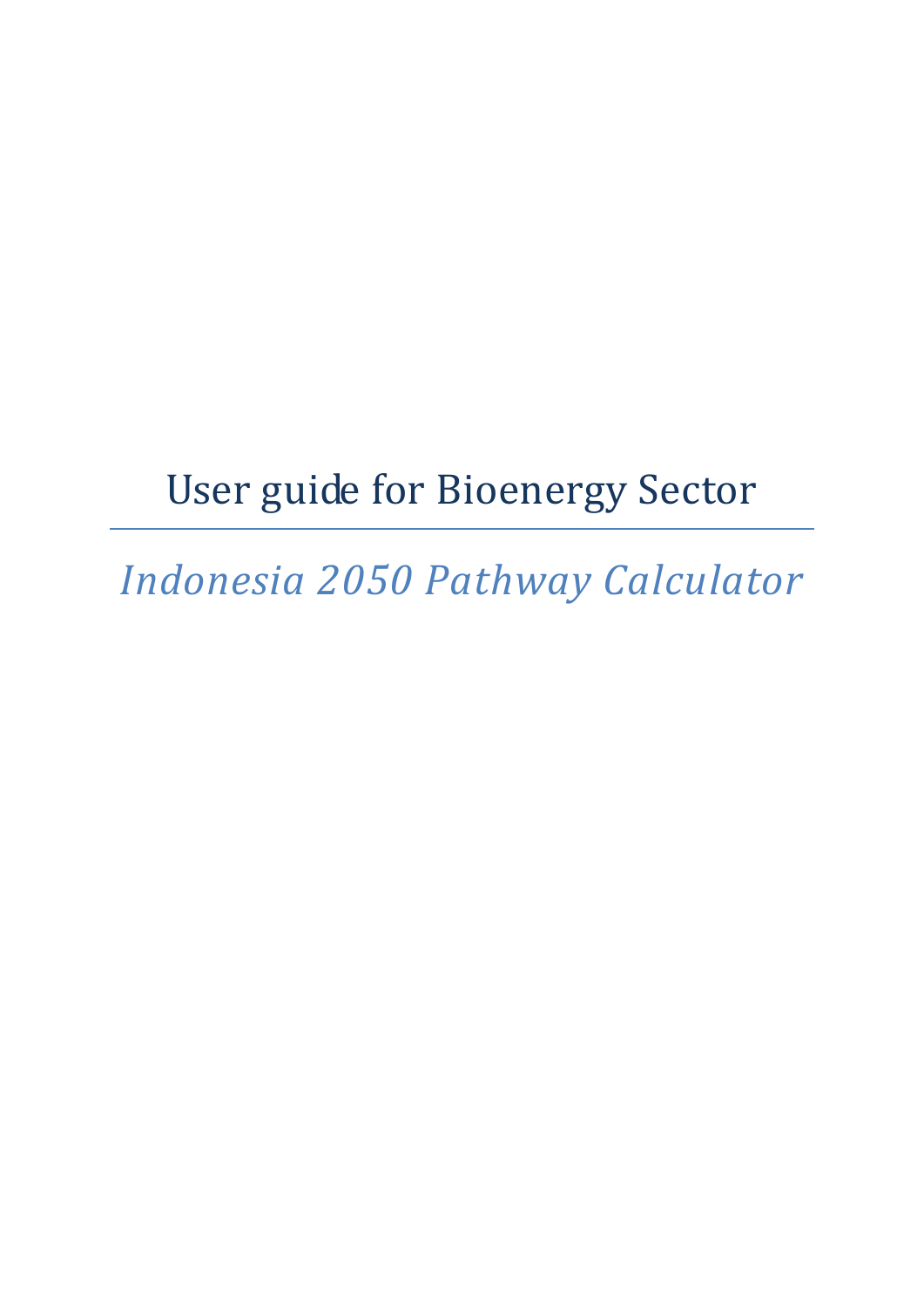# **Table of Contents**

| 1. |       |  |  |  |  |  |
|----|-------|--|--|--|--|--|
|    | 1.1   |  |  |  |  |  |
|    | 1.1.1 |  |  |  |  |  |
|    | 1.1.2 |  |  |  |  |  |
|    | 1.1.3 |  |  |  |  |  |
|    | 1.2   |  |  |  |  |  |
|    | 1.2.1 |  |  |  |  |  |
|    | 1.2.2 |  |  |  |  |  |
|    | 1.2.3 |  |  |  |  |  |
|    | 1.3   |  |  |  |  |  |
|    | 1.3.1 |  |  |  |  |  |
|    | 1.3.2 |  |  |  |  |  |
| 2. |       |  |  |  |  |  |
| 3. |       |  |  |  |  |  |
| 4. |       |  |  |  |  |  |
| 5. |       |  |  |  |  |  |
| 6. |       |  |  |  |  |  |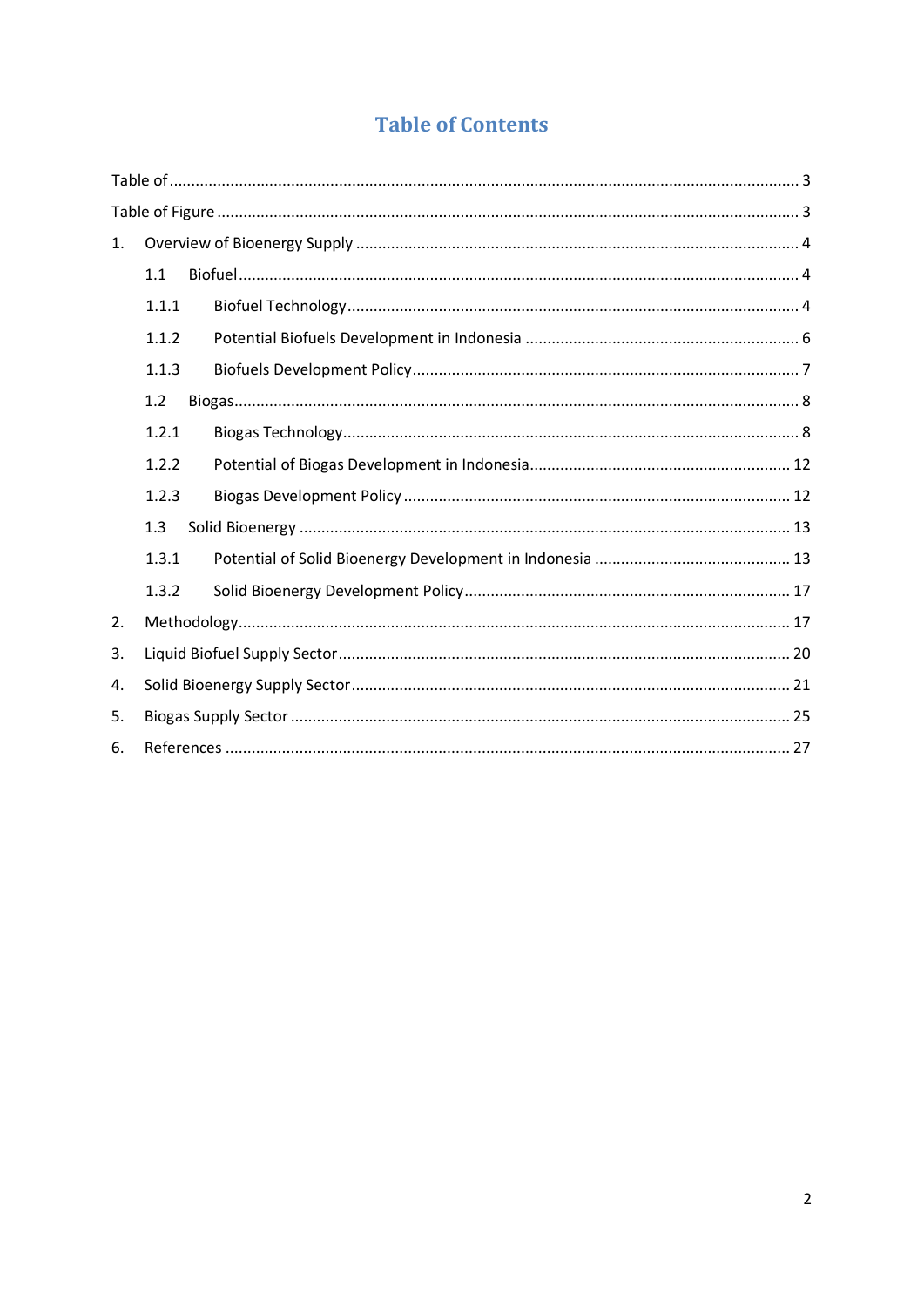# **List of Tables**

<span id="page-2-0"></span>

| Table 10. The assumption of Municipal Solid Waste Composition (UK Calculator 2050) 25  |  |
|----------------------------------------------------------------------------------------|--|
| Table 11. Assumptions Energy content of Municipal Solid Waste (UK Calculator 2050)  25 |  |

# **Table of Figure**

<span id="page-2-1"></span>

| Figure 3. The average yield of biogas from several types of raw materials (ft3 / ton wet) 9 |  |
|---------------------------------------------------------------------------------------------|--|
|                                                                                             |  |
|                                                                                             |  |
|                                                                                             |  |
|                                                                                             |  |
|                                                                                             |  |
|                                                                                             |  |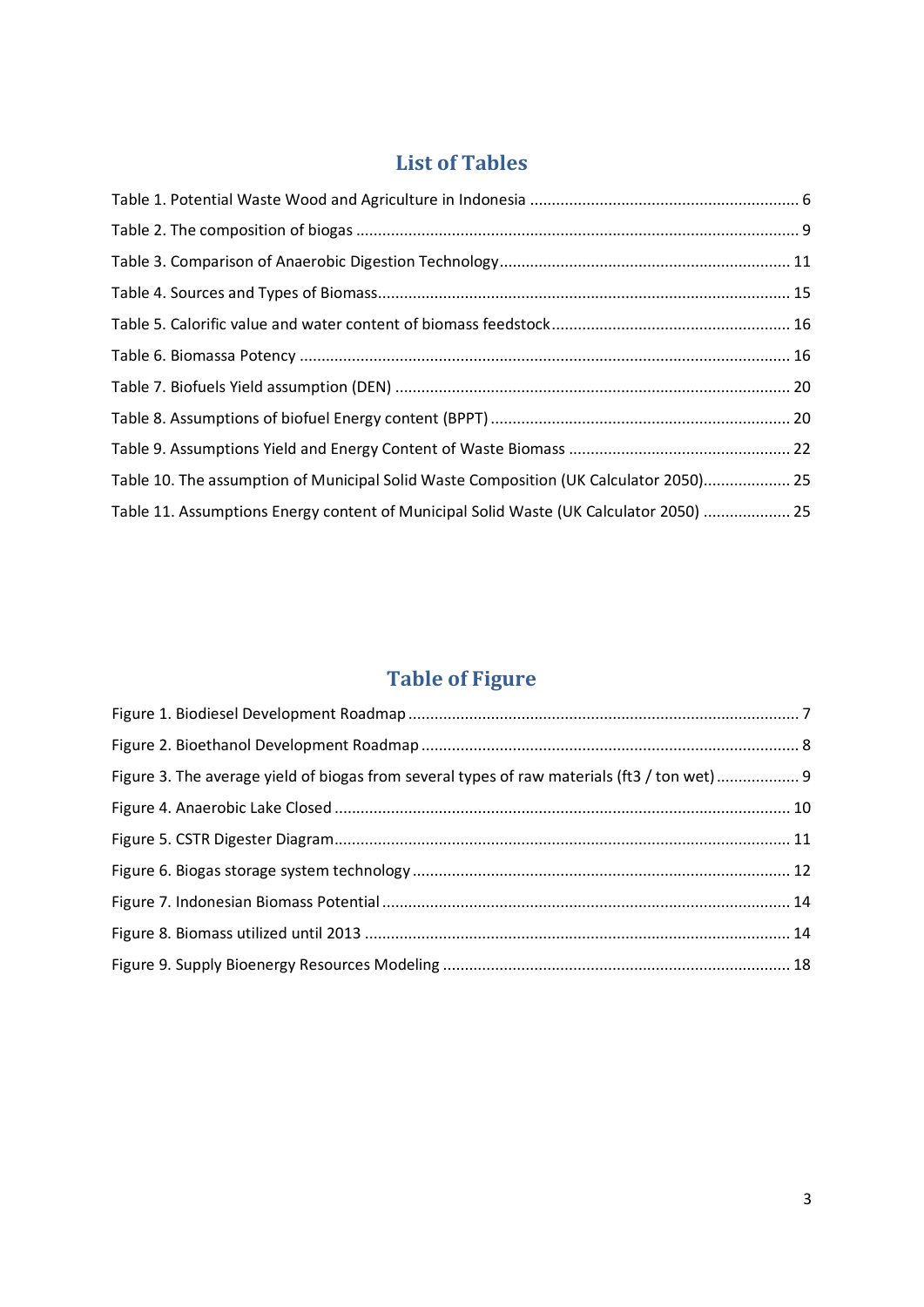# <span id="page-3-0"></span>**1. Overview of Bioenergy Supply**

Bioenergy is energy obtained / generated / derived from biomass. Biomass is organic materials which are relatively young and sourced from plants / animals, products and aquaculture waste industry (agriculture, farming, forestry, animal husbandry, fisheries) (Soerawidjaja 2010). In Indonesia 2050 Pathway Calculator (I2050PC) modeling, bioenergy was classified into three, namely, liquid biofuels, biogas and solid bioenergy.

# <span id="page-3-1"></span>**1.1 Biofuel**

# <span id="page-3-2"></span>**1.1.1 Biofuel Technology**

As an agricultural country, Indonesia is blessed with abundant of biofuels materials. Several types of materials that can be used to produce biofuels are cassava, maize crops, sugarcane, sago, palm oil, jatropha, waste cooking oil and etc.. The abundant biofuels materials certainly require knowledge and mastery of advanced biofuel processing technology. The biofuels (BBN) technologies can be grouped by generation. The first generation biofuel derived from vegetable oils. But the first generation of biofuels is deemed contradictive against the food needs and security. Therefore, the experts then develop the second-generation biofuels from lignocellulosic materials. After the second generation, third generation biofuel was then developed utilizing algae as the materials.

Second-generation biofuels refer to biofuels made from non-food materials. Most experts agreed that the definition of non-food material is the solid biomass which is a material that has a lignocellulose, for example: agriculture and forestry solid wastes such as straw, chaff, empty fruit bunches of oil palm, sugarcane bagasse, woods, grass and other materials. The principle is the biomass material produced is not too dependent on land area and productivity of staple crops. The materials are processed in two ways; first biochemically that produce bioethanol and the second is Fisher-Tropsch gasification process to produce biodiesel. Currently there are a lot of research and large private institutions trying to develop this technology mainly to produce bioethanol. The technology has been mastered, yet the commercialization is still too costly (Ministry of Agriculture 2014).

The third-generation biofuels derive from algae. Algae consist of two types, microalgae and macro algae. Algae has the potential to be developed as a biofuel feedstock considering that Indonesia is an archipelagic country with the longest coastline in the world and has so many water resources, including shallow waters. The condition is very suitable for the algae cultivation because the algae require ample sunlight and carbon dioxide. In addition, the algae has high *Lemak Sel Tunggal* (LST) content, it can contain more than 50% LST (Briggs, 2004).<sup>[1](#page-3-3)</sup> The great content of LST identified the great fatty acid content in algae (Cohen, 1999).<sup>[2](#page-3-4)</sup> Based on Zuhdi, et al (2003) study, the more fatty acid content in the raw material and the greater amount of biodiesel that can be produced. Algae can be used for biodiesel production. When compared with various sources of future biodiesel

<span id="page-3-3"></span> $1$  LIPI, 2010. Eksplorasi Sumberdaya Mikroba Penghasil Lemak Sel Tunggal Untuk Pengembangan Bioenergi Alternatif Berbasis Biodiesel dan Biometan

<span id="page-3-4"></span><sup>&</sup>lt;sup>2</sup> LIPI, 2010. Eksplorasi Sumberdaya Mikroba Penghasil Lemak Sel Tunggal Untuk Pengembangan Bioenergi Alternatif Berbasis Biodiesel dan Biometan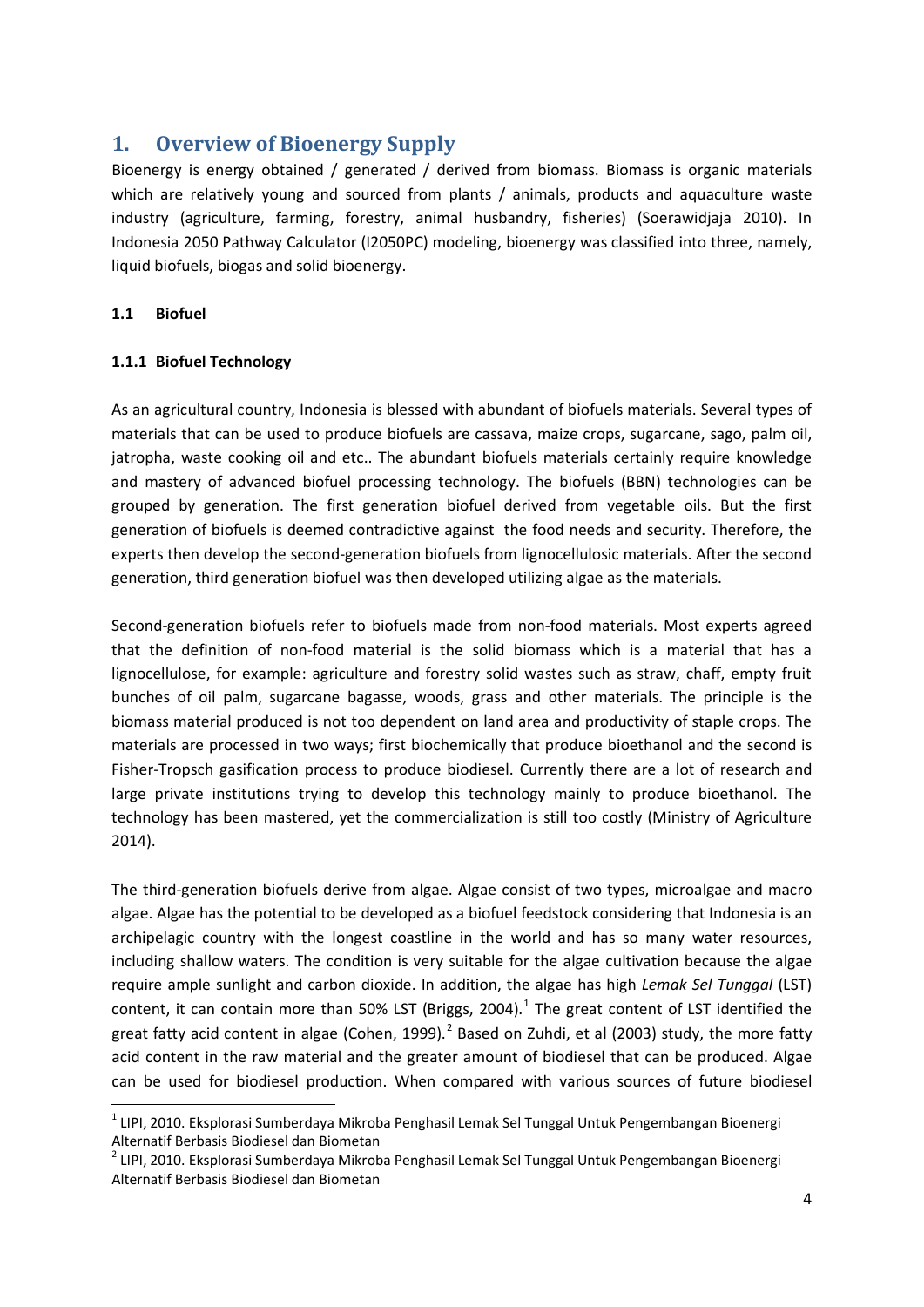material, algae is a good alternative in terms of the biodiesel production intensity per hectare. Each hectare of algae culture land is able to produce biodiesel at approximately 50 kl, while one hectare of oil palm could produce only about 5-6 kl (BPPT 2014). Based on LIPI report (2010), algae productivity are 30 times more than terrestrial plants. Utilization of algae to produce biodiesel in Indonesia is still in the research stage and has not proceeded into the commercial stage yet. Some agencies are actively engaged in research related to algae as the raw material production, among others, Bogor Agricultural University (IPB), Institut Teknologi Bandung (ITB), Gadjah Mada University and LIPI.

Vegetable fuels (BBN) include biodiesel, bioethanol and bio oil. Vegetable oils are commonly used to produce biodiesel and usually obtained from coconut, palm oil, waste cooking oil, and Jatropha. Biodiesel is an ester form of vegetable oils after the trans esterification process by adding methanol.<sup>[3](#page-4-0)</sup> Basically, the trans esterification process aims to transform triglycerides into fatty acid methyl esters (free fatty acid methyl ester / FAME). Generally, essential oils have low free fatty acid content (free fatty acid / FFA) (about 2%) that can be processed directly by the trans esterification method. If the FFA content in the oil is still higher than before, the pre-esterification process needs to be done to reduce the FFA content up to about 2%. Transesterification process is commonly used in Indonesia (Hambali, et al 2007). 1st generation biodiesel feedstock is still very dependent on palm oil. Development of non-food oil-fat plant sources (Pongamia pinnata, Calophyllum inophyllum, Cajanus cajan, Artocarpus altilis, Azadirachta indica, Jatropha curcas, etc.) still receives less attention.

Bioethanol is ethanol produced from vegetable raw materials. The raw material of bioethanol can be derived from plants containing starch / sugar such as sugar cane, cassava, sago, sorghum and lignocellulose.<sup>[4](#page-4-1)</sup> After going through the fermentation process, then the ethanol is produced. The first-generation bioethanol is produced from materials that contain sugar or starch, such as molasses, sugar beet, sugar cane, barley, some types of wheat, maize, potato, cassava, and sugar cane. The technology to produce bioethanol is done through several process stages, namely: the saccharification, fermentation, melting process, separation and purification processes.

Bio Oil or also known as pure plant oil (PPO) is a pure vegetable oil from the fruit or seeds of various plants such as palm oil, cotton, sunflower, jatropha, Karanja, soybean, rapeseed, brassica, copra, peanuts, and so on. PPO is produced through a mechanical extortion process, extraction and purification to improve the oil quality (Bioliquids-CHP 2015). PPO can be used for low and medium speed diesel machines.

While bioethanol can be a substitute for gasoline, bio avtur is an alternative fuel for air transport. Bioavtur can be produced through the hydrogenation process of vegetable oils-fats. The demand of high level of safety in air transport requires bioavtur to be produced in the exact hydrocarbon chemistry form as avtur from petroleum. To produce a paraffinic hydrocarbon, which is the main

<span id="page-4-0"></span> <sup>3</sup> http://pustaka.litbang.pertanian.go.id/publikasi/wr304084.pdf

<span id="page-4-1"></span><sup>4</sup> Direktorat Bioenergi, Kementerian ESDM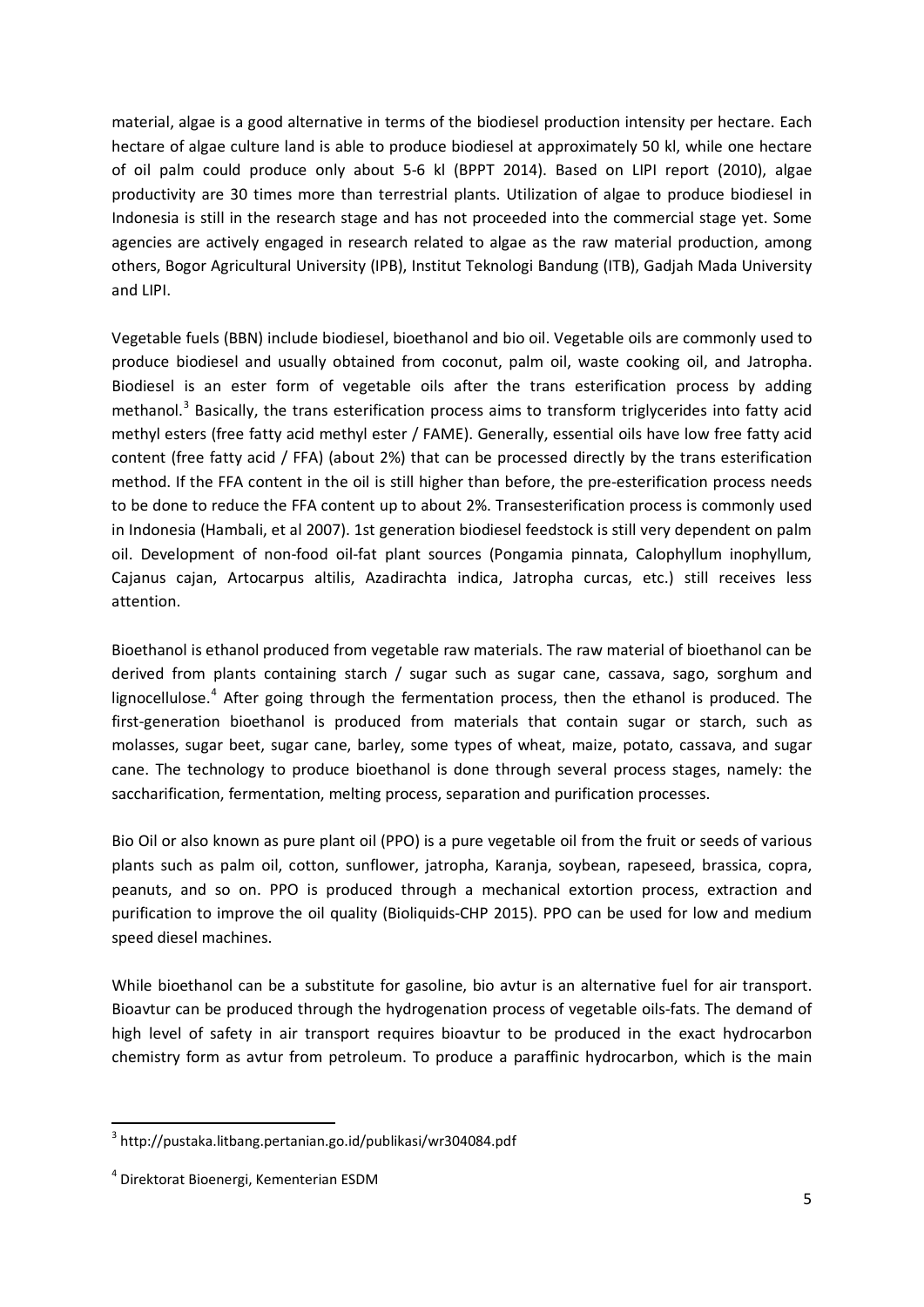component of avtur, the best raw materials manufacture bioavtur is lauric oils (C12 fatty acid) including coconut oil, palm-kernel oil, seed oil of Cinnamomum sp and Litsea sp (Soerawidjaja 2010).

# <span id="page-5-0"></span>**1.1.2 Potential Biofuels Development in Indonesia**

Currently, the use of biofuel in Indonesia is still limited; it is used by mixing 5% biodiesel with diesel oil. In fact, Indonesia is a potential country for the biofuel development. The potential production of first generation biofuels is reaching 6,730 million liters per year for ethanol and 3,670 million liters per year for biodiesel (APEC 2010). Potential development of biodiesel in Indonesia is strongly related to the fact that Indonesia is the largest palm oil producer in the world. The main raw material for biodiesel in Indonesia is palm oil. It is supported by the palm oil industry that has been established and has the potential for increased production. Indonesia surpassed Malaysia in palm oil production in 2007 and now a world leader. Together with Malaysia, Indonesia provides 90% of the world's palm oil. Indonesia produced 17.4 million tons in 2007; increased from 15.9 million tons in 2006 and about 12 million tons were exported. Currently, palm oil plantations in Indonesia have reached 10 million ha. Other potential biodiesel feedstock in Indonesia is coconut oil, which production reached nearly 0.9 million tonnes with 0.5 million tonnes for export commodities in 2006.

Currently, fuel bioethanol in Indonesia is produced mainly from sugar cane (molasses). Indonesia is among the 10 largest sugarcane producers in the world with a production rate of 30 million tons per year. Other material considered for ethanol production in Indonesia is cassava with an annual production of 17 million tonnes. For the second-generation bioethanol, an economic analysis of biomass resource has been conducted by the Agency for the Assessment and Application of Technology (BPPT).

| <b>Biomass Residues</b>  | <b>Quantity (million tonnes/yr)</b> |
|--------------------------|-------------------------------------|
| Sugar industry           |                                     |
| Baggase                  | 8.5                                 |
| Leaf cane                | 1.3                                 |
| Palm Oil Industry        |                                     |
| Shell                    | 3.5                                 |
| Fibre                    | 6.7                                 |
| <b>Empty fruit bunch</b> | 12.9                                |
| Palm Oil Mill Effluent   | 31.0                                |
| Rubber                   |                                     |
| Rubber wood              | 2.8                                 |
| Coconut                  |                                     |
| Shell                    | 3.0                                 |
| Fibre                    | 6.7                                 |
| Paddy                    |                                     |
| <b>Rice husk</b>         | 13.5                                |
| Cassava waste            | 7.3                                 |
| Wood waste               | 8.3                                 |
| <b>Total</b>             | 105.5                               |

#### <span id="page-5-1"></span>**Table 1. Potential Waste Wood and Agriculture in Indonesia**

Source: Febijanto 2007; Priyanto 2007

Table 1 presents statistics on lignocellulosic biomass resources (Priyanto 2007). As shown in Table 1, the second-generation biofuel feedstock (excluding Palm Oil Mill Effluent, or POME) amounted to approximately 74 million tons per year, which can produce 22 million kL of ethanol, equivalent to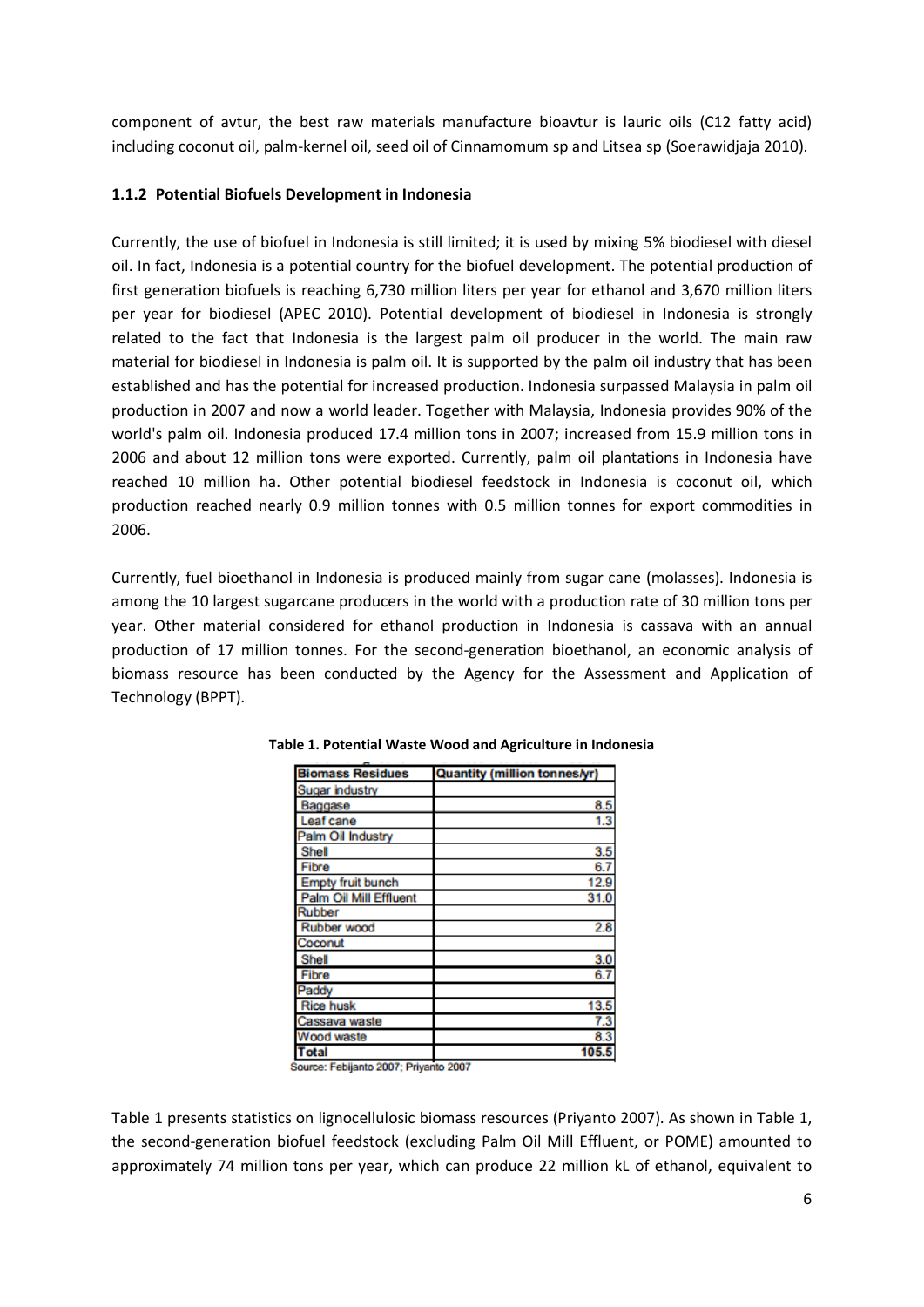10.7 million tons of gasoline per year. The volume will replace current 83% of gasoline consumption in Indonesia and 51% of crude oil (APEC 2008) imports.

## <span id="page-6-0"></span>**1.1.3 Biofuels Development Policy**

Policy related to biofuel is the mandatory biofuel acceleration in accordance with the Ministry of Energy and Mineral Resources regulation No. 20 of 2014. The regulation considers the availability of raw material for biodiesel that can be fulfilled from domestic palm oil production. Biodiesel production in 2012 amounted to 2.2 million kiloliters, increased 4 times from 2010 that were only about 500 thousand KL. Until December 2013, the temporary number of biodiesel production reached 2.8 million KL. Meanwhile, its utilization in the country reached 1.057 million KL.

Supporting policies of biofuels development are provision of assurance to manufacturers, policy on raw material management including the preparation of dedicated land for biofuel, and fiscal policy including tax exemptions. The government has also issued regulations on biofuel specification including biodiesel, bioethanol, CPO and partially esterified vegetable oils. Following is the roadmap of biodiesel and bioethanol development, which had been prepared by the government (Figure 1 and 2).



**ROAD MAP BIODIESEL** 

<span id="page-6-1"></span>**Figure 1. Biodiesel Development Roadmap**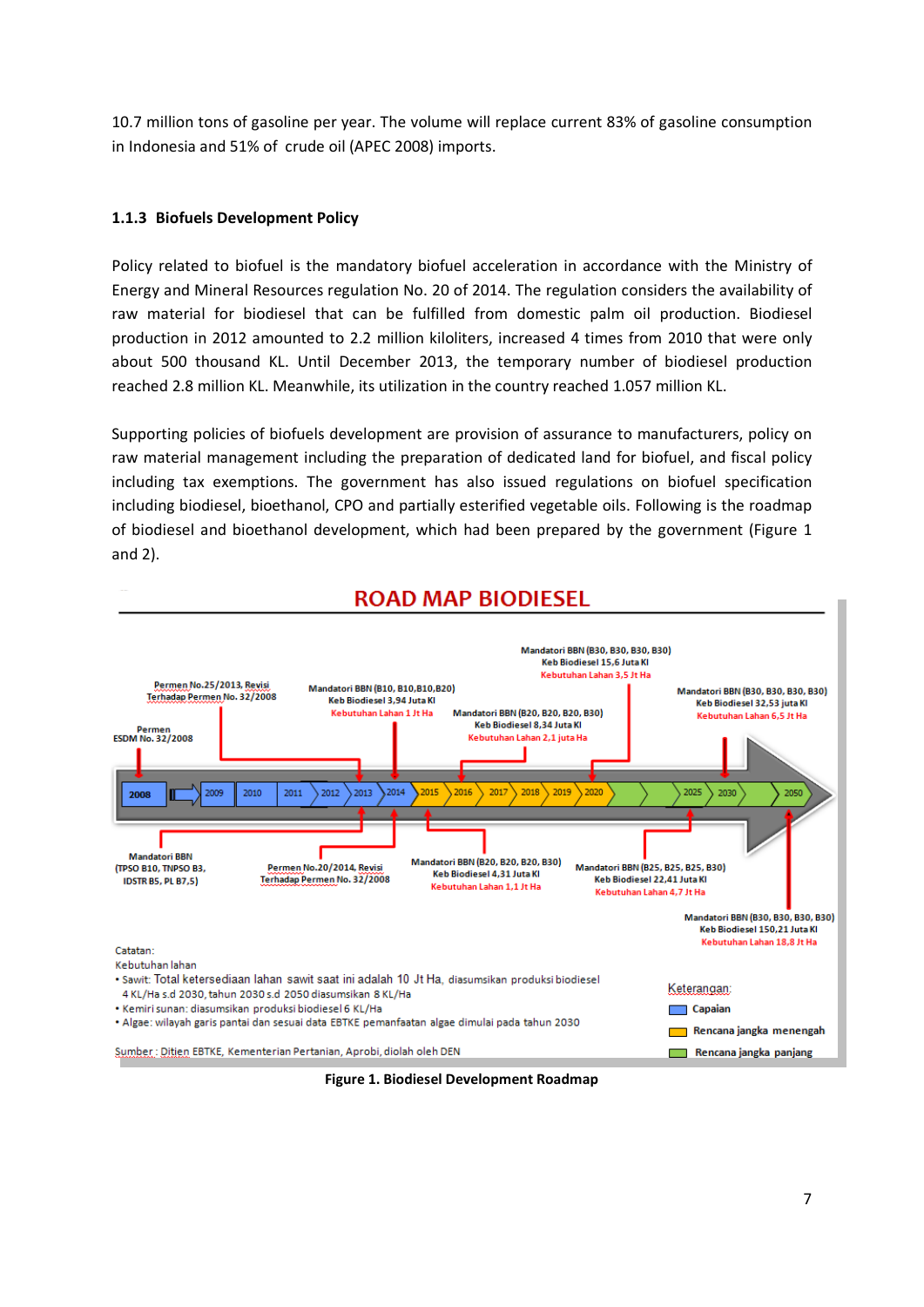

**Figure 2. Bioethanol Development Roadmap**

#### <span id="page-7-2"></span><span id="page-7-0"></span>**1.2 Biogas**

#### <span id="page-7-1"></span>**1.2.1 Biogas Technology**

Biogas can be produced from the anaerobic treatment of organic matter using bacteria. Organic materials that can be processed can be derived from: animal waste, household waste, municipal waste, organic waste from factories, and biomass. Anaerobic digestion is the organic substrates fermentation of biodegradable material in the absence of oxygen. Characteristics of organic matter, temperature and storage time in the digester are the factors that determine the amount of biogas produced. A result from the anaerobic digestion process is biogas (consists of different compounds) as well as sediment. Biogas contains energy while sediments have high nutrient content.

The main components of biogas are methane (CH4), carbon dioxide (CO2), oxygen (O2), nitrogen (N2), hydrogen sulfide (H2S), water (H2O) and other organic compounds. Each has a concentration that varies depending on the type of material being digested. Methane is a powerful greenhouse gas in terms of the ability to confine the heat; this gas is 21 times more potent in damaging the ozone layer than carbon dioxide. So, it is advisable to confine and destroy this gas in order to minimize the negative impact.

As previously mentioned, there are a lot of factors that affect the biogas composition. Table 2 shows the general range of biogas composition.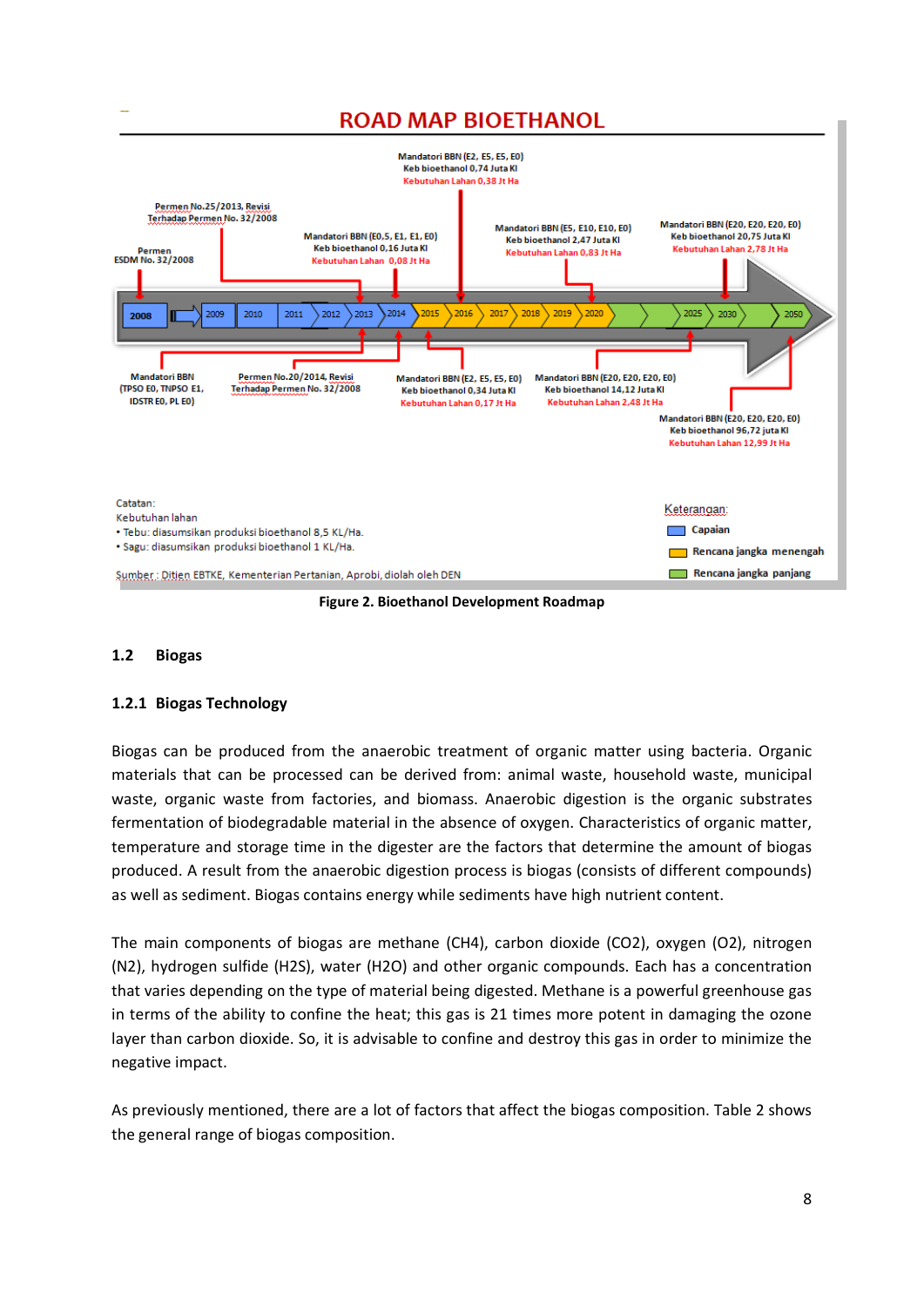<span id="page-8-0"></span>

| Component        | Formula         | <b>Concentration (%Vol)</b> |
|------------------|-----------------|-----------------------------|
| Methane          | CH <sub>4</sub> | 50-75                       |
| Carbon dioxide   | CO <sub>2</sub> | 25-45                       |
| Water vapor      | $H_2O$          | $2 - 7$                     |
| Oxygen           | O <sub>2</sub>  | $\leq$ 2                    |
| Nitrogen         | N <sub>2</sub>  | $\leq$ 2                    |
| Hydrogen sulfide | $H_2S$          | < 2                         |
| Ammonia          | NH <sub>3</sub> | < 1                         |
| Hydrogen         | H,              | < 1                         |

**Table 2. The composition of biogas**

Source : *Energi Bersih, Buku pedoman untuk lembaga jasa keuangan*, 2014, USAID

One important factor that determines the amount of biogas is the raw material type. Figure 3 below illustrates the average yield of biogas from several types of raw materials.



<span id="page-8-1"></span>**Figure 3. The average yield of biogas from several types of raw materials (ft3 / ton wet)**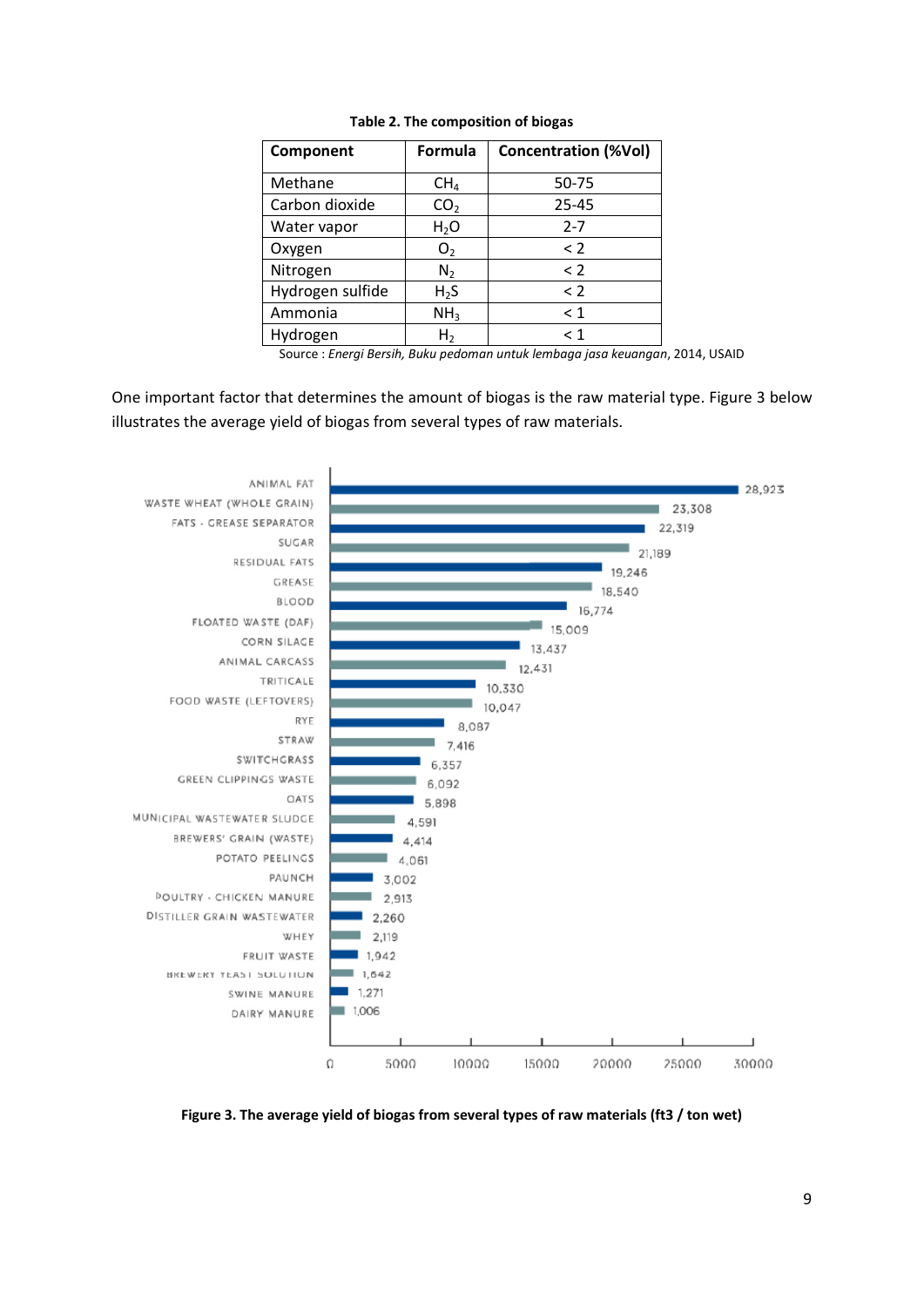In general, the biogas production process has four stages, namely: (1) Hydrolysis, (2) Acidification, (3) Formation of acetic acid, and (4) The methane formation. Brief explanations of these processes are as follows.

- 1. Hydrolysis: At this stage, the organic substrates containing fats, proteins, and carbohydrates with varying proportions are hydrolyzed into dimers and short-chain polymers (fatty acids, amino acids and sugars).
- 2. Acidification: At this acidification stage, dimer and short-chain polymers are converted by bacteria into short-chain organic acids or volatile fatty acids.
- 3. The acetic acid formation: alcohol and volatile fatty acid are converted to acetic acid, acetic acid, CO2 and H2.
- 4. The methane formation: At this stage, the type archae bacteria methanogens will produce methane.

Here are some technology choice for anaerobic digestion facilities (AD) and biogas storage technology for medium and large scale.

## **Anaerobic digestion (AD)**

1. Anaerobic Lake Closed

In this type of technology, organic materials which are generally liquid waste such POME (Palm oil mill effluent) stored in a lake that is covered by an airtight membrane to capture biogas during aneorabic biological conversion processes. The Illustration of this technology can be seen in Figure 4.



**Figure 4. Anaerobic Lake Closed**

# <span id="page-9-0"></span>2. Continuously Stirred Tank Reactor (CSTR)

In this technology, liquid waste is stored in tanks to capture biogas during the anaerobic biological conversion process. In general, this type of technology has several stirrers in the tank that serves to stir the material that has higher solids content (≥12%) continuously (See Figure 5). In a large-scale facility, facilities have more than one tank arranged in series or parallel.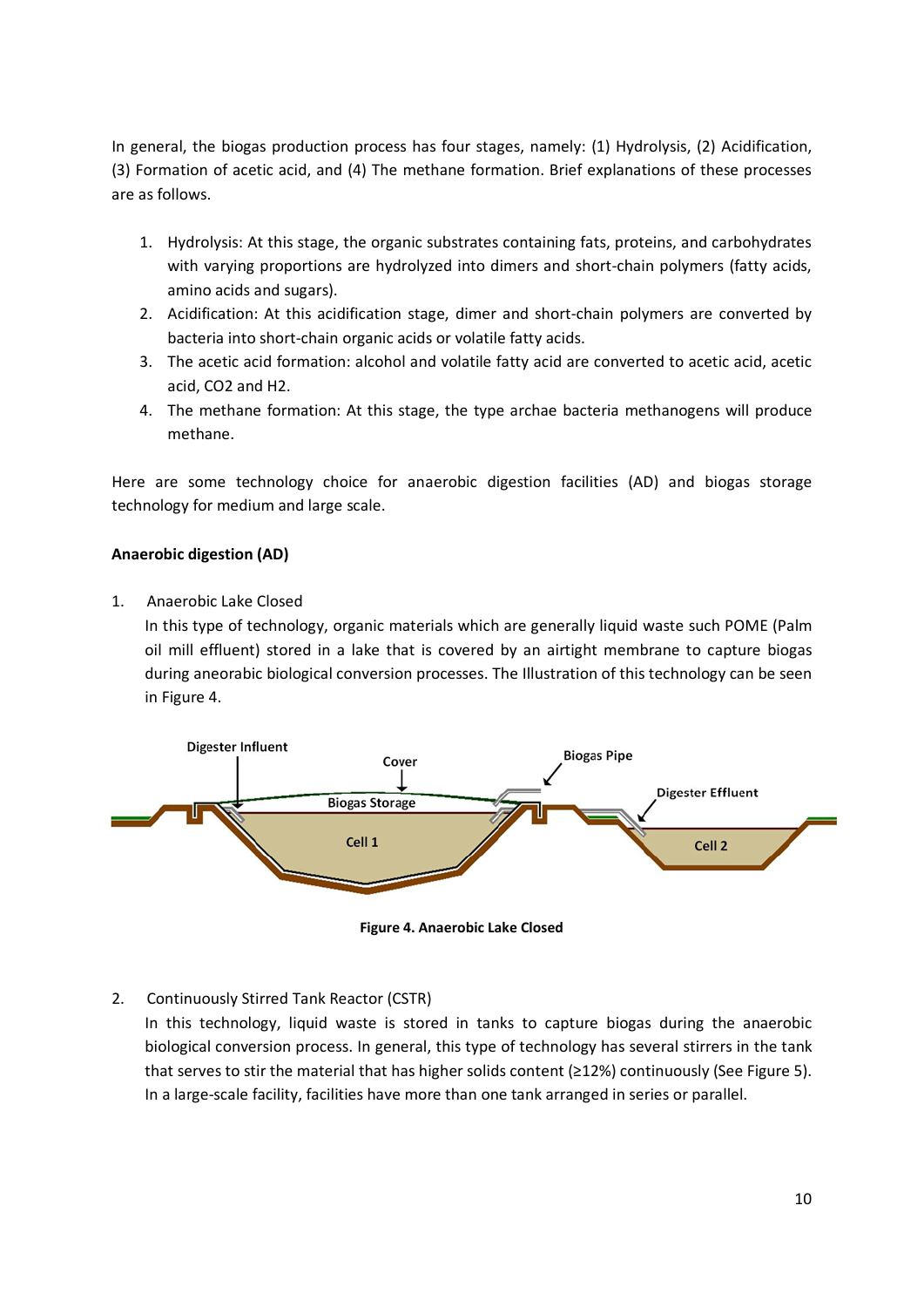

<span id="page-10-1"></span>Source: www.daviddarling.info and IEA Bioenergy.

**Figure 5. CSTR Digester Diagram**

Table 3 presents a comparison of the advantages and disadvantages between the two technologies

<span id="page-10-0"></span>

| <b>Technology</b> | <b>Advantages</b>                 | <b>Disadvantages</b>                    |  |  |  |  |  |  |
|-------------------|-----------------------------------|-----------------------------------------|--|--|--|--|--|--|
| Anaerobic         | • Low capital and operating costs | • Requires a large land                 |  |  |  |  |  |  |
| Lake              | Simple Technology                 | Limited to a material with a low solids |  |  |  |  |  |  |
| Closed            | Large storage volume              | content                                 |  |  |  |  |  |  |
|                   |                                   | Airtight membrane is often<br>not       |  |  |  |  |  |  |
|                   |                                   | available in the local market           |  |  |  |  |  |  |
| <b>CSTR</b>       | <b>Neat</b>                       | • High capital and O & M costs          |  |  |  |  |  |  |
|                   | Longer economical age             |                                         |  |  |  |  |  |  |

• Can accommodate a material with a

high solids concentration

**Table 3. Comparison of Anaerobic Digestion Technology**

#### **Biogas storage**

Biogas storage is required when the consumption of biogas is not continuous. Biogas storage would be beneficial to accommodate when demand is higher or lower than the biogas production. In general, the storage can be done in two ways: (1) in the digester tank (internal), and (2) outside the digester tank (external). Figure 6 illustrates the storage system (a) internal and (b) external.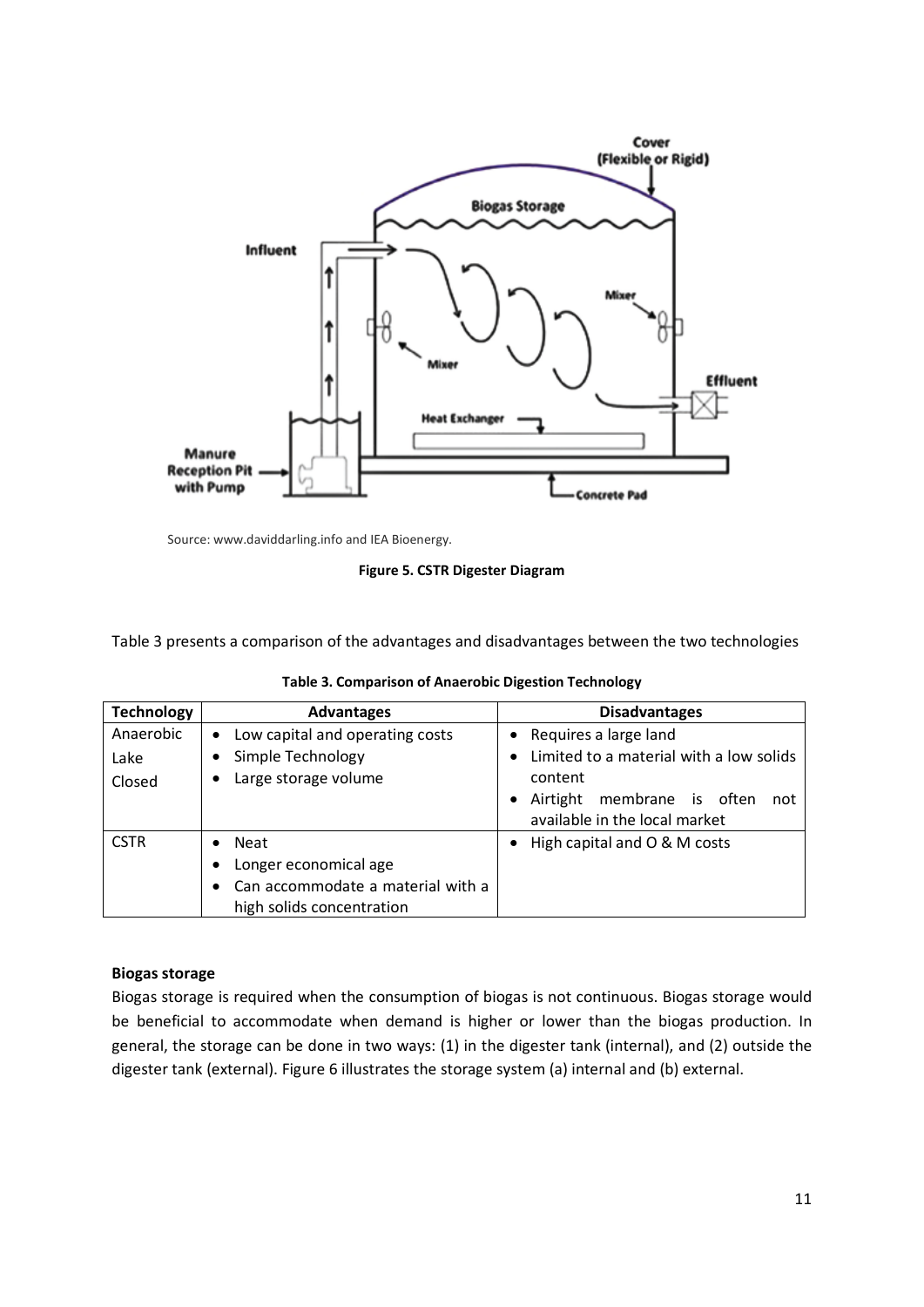

**Figure 6. Biogas storage system technology**

## <span id="page-11-2"></span><span id="page-11-0"></span>**1.2.2 Potential of Biogas Development in Indonesia**

As mentioned earlier, biogas can be produced from organic materials such as animal waste, household waste, municipal waste, organic waste from factory, and biomass. However, there are three main sectors that are potential for biogas development in Indonesia, namely agriculture, wastewater and urban waste. Those sectors are considered suitable for biogas development in Indonesia, both in terms of the characteristics, feed stock availability, technical and economic.

#### **Agricultural sector**

Biogas in this category is sourced from the waste from animal production facilities such as such as pigs, cows and dairy farming, and the waste from agro-industrial operations such as palm oil refineries, tapioca processing plant, milk processing facilities, refineries, abattoirs and other food processing facilities.

#### **Liquid Waste Sector**

This sector includes urban wastewater, which can be directly processed by the AD system, Or sediment that derives from factory sediment that is activated for separate digestion.

#### **Urban Solid Waste Sector**

Municipal solid waste has a high organic content as feedstock for the AD process.

#### <span id="page-11-1"></span>**1.2.3 Biogas Development Policy**

Currently there are no incentive policies for people who want to develop biogas. Another challenges in the biogas development are the relatively high investment costs for the community and the community's reluctance of using the energy that derives from the dirt. Thus the government needs to disseminate the information in this regard. Other issues that need to be considered in the biogas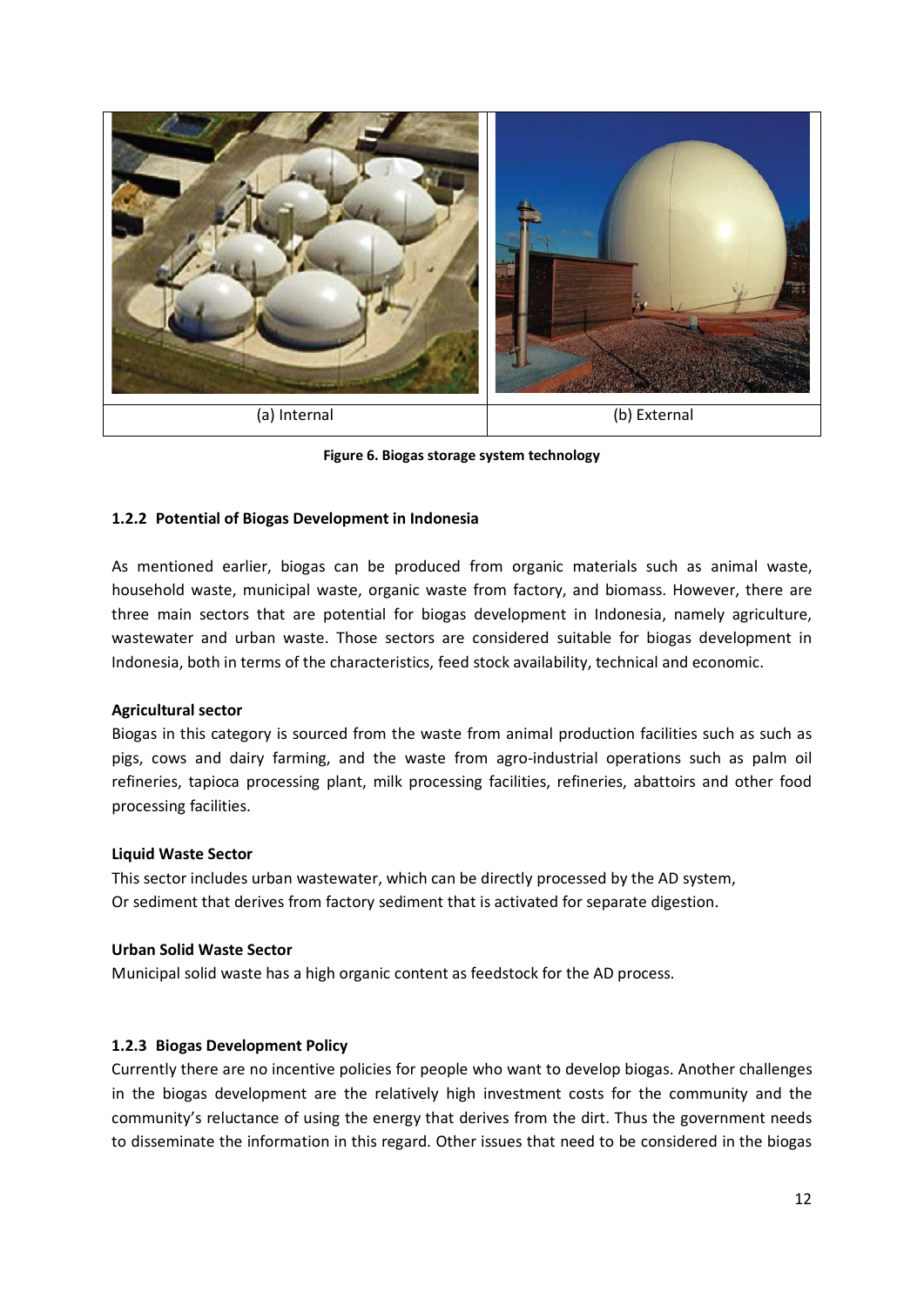development by government are human resources competency in terms of biogas technology, and more installation of biogas processing (EMR 2011).

# <span id="page-12-0"></span>**1.3 Solid Bioenergy**

In general, biomass is a material that can be obtained from plants, either directly or indirectly and can be used as energy. Sources of biomass can be derived from the activities of Plantation, Agriculture and Forestry. From the plantation sector, biomass can be obtained from the crop residues or waste from processing palm oil, sugar cane, palm or rubber. While from agriculture sector, biomass can be obtained from the harvest residuals and the residuals from the processing of rice, maize, and cassava. From the forestry sector, biomass can be obtained from the residual of wood processing.

# <span id="page-12-1"></span>**1.3.1 Potential of Solid Bioenergy Development in Indonesia**

Based on the biomass database of the Ministry of Energy and Mineral Resources in 2013, the general potential of biomass from plantation sources, agriculture and forestry reached 27[5](#page-12-2)86.22 MWe<sup>5</sup>. 51% or 14191.75 MWe potential is obtained from plantation sector, 44% or 12085.64 MWe derived from agriculture and the rest is from forest resources (Figure 7). Indonesia's biomass optimization potential <sup>[6](#page-12-3)</sup> reaches 3134.89 MWe, which is mostly generated from plantation sector.

Biomass utilization until 2013 was less than 5% (from the general potential) which only reached 865.73 MWe, with 689.43 MWe was off the grid and 176.3 MWe was on-grid (Figure 8). Most of the biomass that is utilized both off-grid and on-grid derived from plantation sector. IEA (2012) estimates that, in 2050 the world needs about 100 x  $10^{18}$  joules (5 billion to 7 billion dry tons) of biomass. Various studies suggest that the biomass supply is continuously sourced from waste, residues and plants which have been designated for energy crops.

Table 4 presents the various sources and types of biomass that can be utilized. Table 5 presents the characteristic of biomass energy content and water content on any type of biomass resources.

<span id="page-12-2"></span> <sup>5</sup> Commercial potential is defined as: Raw materials including untapped and has been utilized, including the location of the biomass that is still scattered and not yet collected and not consider the ratio of collection yet and collection costs of raw materials

<span id="page-12-3"></span> $6$  Optimization potential is defined as: Raw materials have been used but not optimal or system utilization efficiency is still low, for example: the use of bagasse (bagasse) as fuel for power generation and steam at Sugar Factory, and the use of fiber and shells as fuel power plants and steam at mills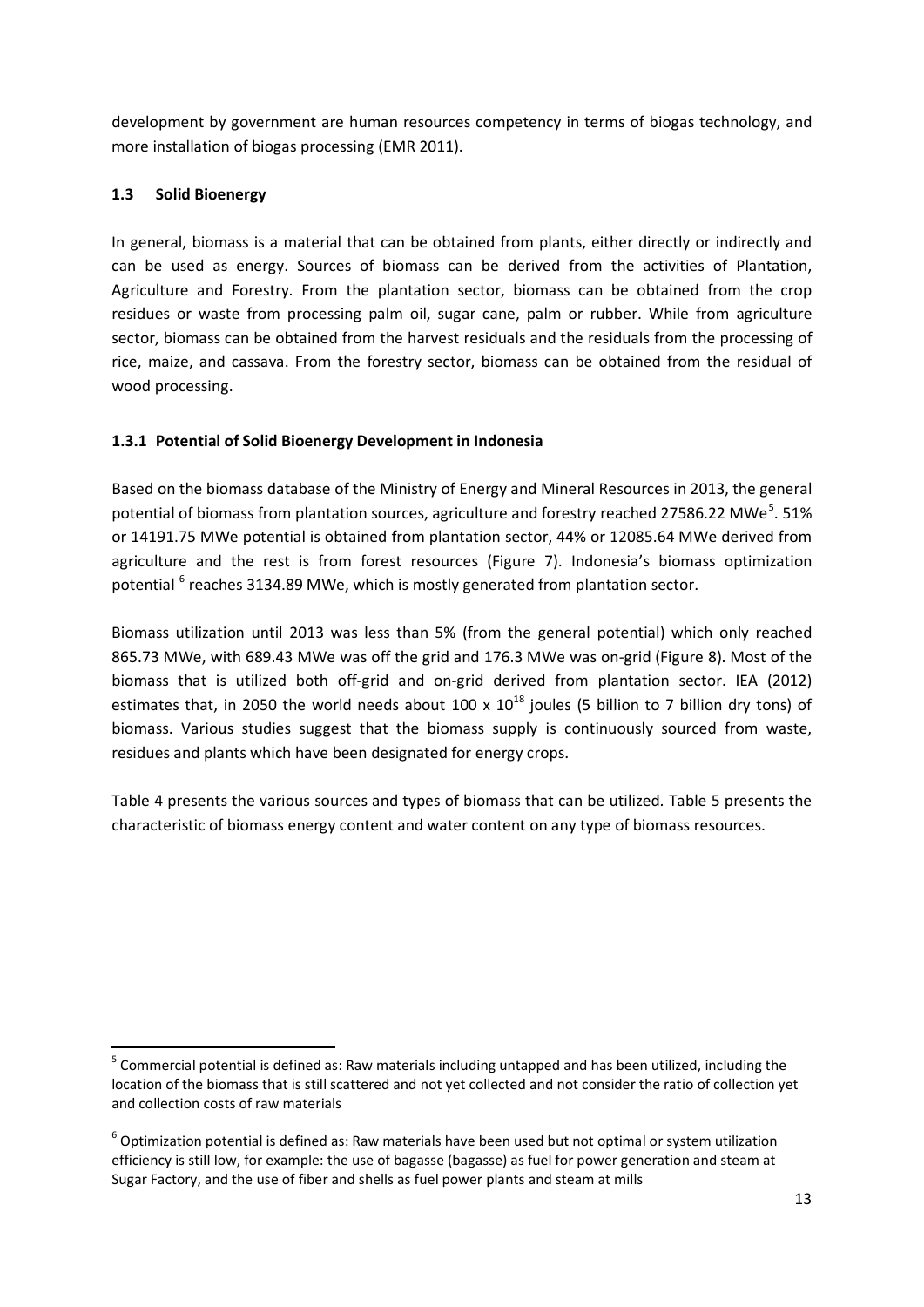

**Figure 7. Indonesian Biomass Potential (Source: Biomass Database DGNREEC MEMR, 2013)**

<span id="page-13-0"></span>

<span id="page-13-1"></span>**Figure 8. Biomass utilized until 2013 (Source: Biomass Database DGNREEC MEMR, 2013**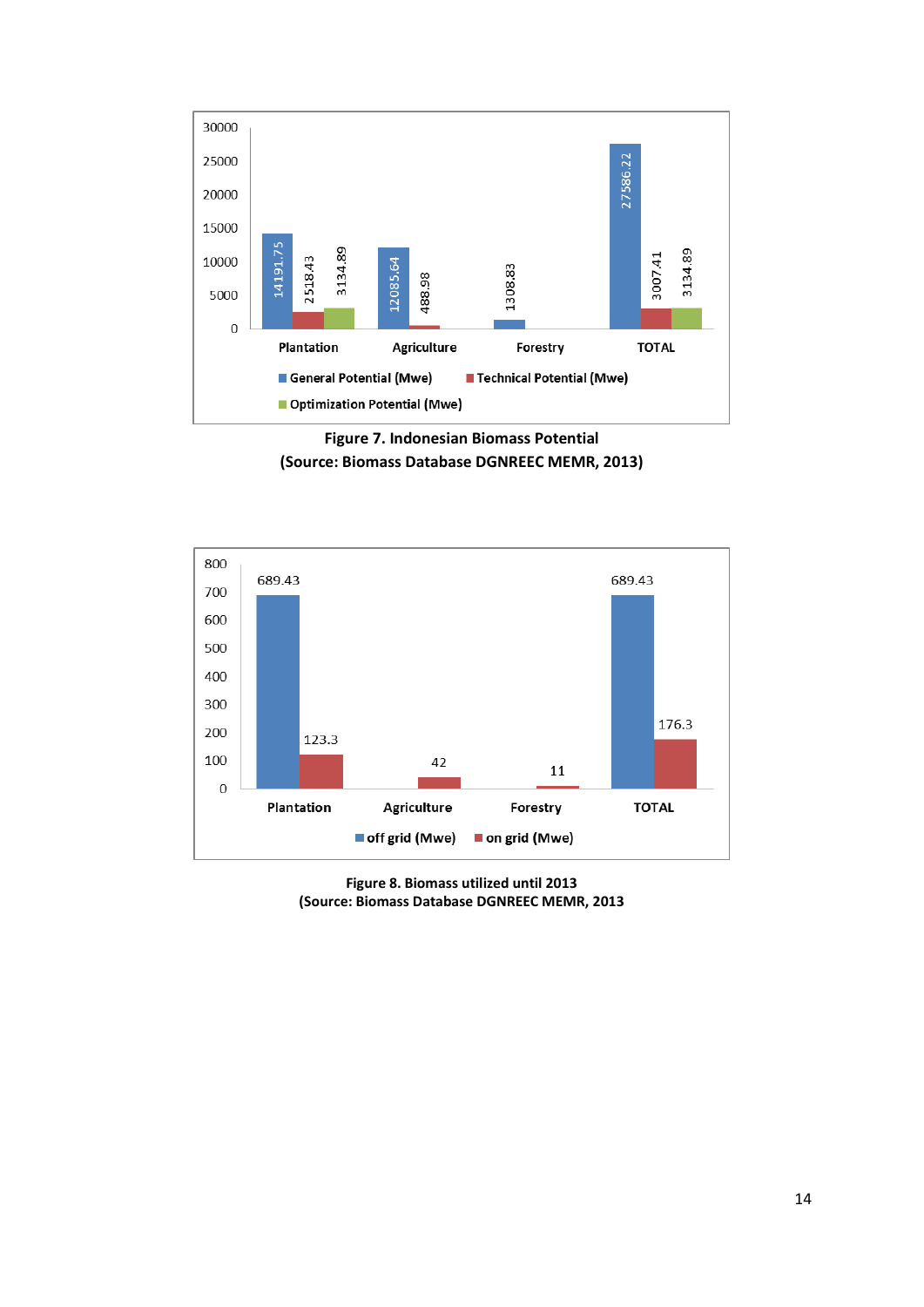| <b>Table 4. Sources and Types of Biomass</b> |  |  |
|----------------------------------------------|--|--|
|----------------------------------------------|--|--|

<span id="page-14-0"></span>

|                | <b>Biomass</b>  |            | Type of                   | <b>Type of Biomass</b>            |                    |                               |  |
|----------------|-----------------|------------|---------------------------|-----------------------------------|--------------------|-------------------------------|--|
| <b>No</b>      | <b>Sources</b>  | Industry   | <b>Area Type Industry</b> | The rest of the<br><b>Harvest</b> | <b>Re-planting</b> | <b>Residual</b><br>Processing |  |
| $\mathbf{1}$   | Plantation      | Palm oil   | Oil Palm Plantation       | Palm midrib                       | Palm trunks        |                               |  |
|                |                 |            |                           |                                   | Palm midrib        |                               |  |
|                |                 |            | Palm oil mill             |                                   |                    | <b>Empty fruit</b>            |  |
|                |                 |            |                           |                                   |                    | bunches                       |  |
|                |                 |            |                           |                                   |                    | Palm fiber                    |  |
|                |                 |            |                           |                                   |                    | Palm Kernel                   |  |
|                |                 |            |                           |                                   |                    | Shell                         |  |
|                |                 |            |                           |                                   |                    | Liquid palm                   |  |
|                |                 |            |                           |                                   |                    | waste                         |  |
|                |                 | Sugar cane | Sugar cane                | Leaves and                        |                    |                               |  |
|                |                 |            | plantations               | shoots                            |                    |                               |  |
|                |                 |            | Sugar cane                |                                   | Bagasse-Bagasse    |                               |  |
|                |                 |            | factories                 |                                   |                    |                               |  |
|                |                 | Coconut    | Coconut processing        |                                   |                    | Shell                         |  |
|                |                 |            |                           |                                   |                    | Coco                          |  |
|                |                 | Rubber     | Rubber plantations        |                                   | Rubber rod         |                               |  |
| $\overline{2}$ | Agriculture     | Paddy      | Rice farming              | Rice straw                        |                    |                               |  |
|                |                 |            | Rice mill                 |                                   |                    | Rice husk                     |  |
|                |                 | Corn       | Corn Agriculture          | Stems and leaves                  |                    |                               |  |
|                |                 |            |                           | of corn                           |                    |                               |  |
|                | Corn processing |            |                           |                                   | Corncob            |                               |  |
|                |                 | Cassava    | Cassava Agriculture       | Cassava stem                      |                    |                               |  |
|                |                 |            | Cassava processing        |                                   |                    | Liquid waste                  |  |
|                |                 |            |                           |                                   |                    | cassava                       |  |
| 3              | Forestry        | Wood       | Forest industry           | Woodchip                          |                    |                               |  |
|                |                 |            | Sawmill                   |                                   |                    | Woodchip                      |  |
|                |                 |            |                           |                                   |                    | Sawdust                       |  |
|                | Plywood         |            |                           |                                   | Woodchip           |                               |  |
|                |                 |            |                           |                                   |                    | Sawdust                       |  |
|                |                 |            | Pulp and Paper            |                                   |                    | <b>Black liquor</b>           |  |
|                |                 |            |                           |                                   |                    | Wood waste                    |  |

(Source: Kementerian ESDM 2013)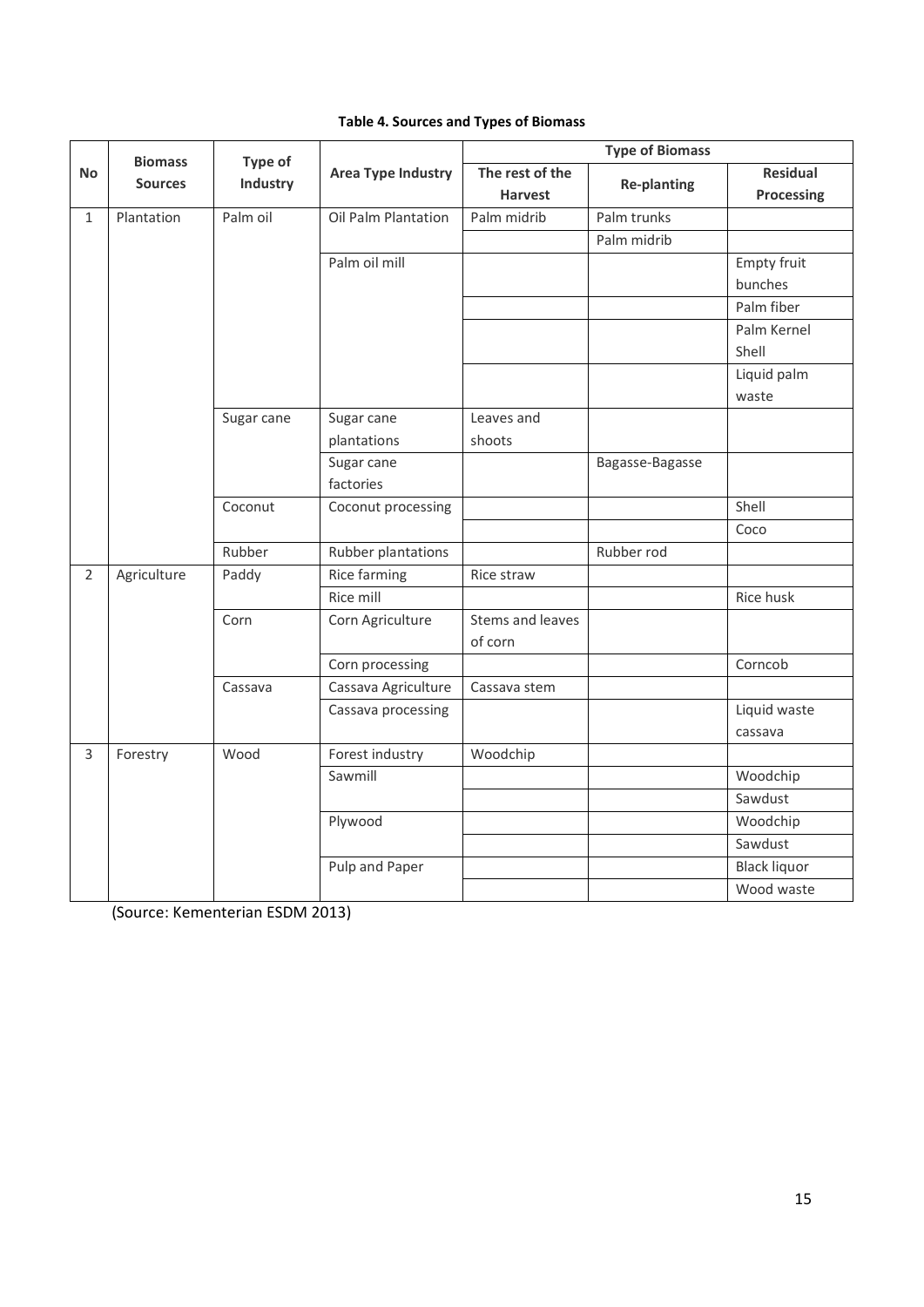<span id="page-15-0"></span>

| <b>Type of</b>               | <b>Feedstock</b>          | <b>Calorivic Value</b> | Moisture (%) |
|------------------------------|---------------------------|------------------------|--------------|
| Industry                     |                           | (kkal/kg)              |              |
| Palm Oil                     | Palm Fiber                | 3340                   | 30           |
|                              | Palm kernel Shell         | 4300                   | 15           |
|                              | Empty fruit bunches (EFB) | 1200                   | 45           |
|                              | Frond                     | 3350                   | 20           |
|                              | <b>Trunk and Front</b>    | 3500                   | 20           |
| Sugar cane<br><b>Bagasse</b> |                           | 1850                   | 50           |
|                              | Cane and Top Cane         | 3000                   | 30           |
| Coconut                      | Coco                      | 3300                   | 30           |
|                              | Coconut shell             | 4300                   | 15           |
| Rubber                       | Rod rubber replanting     | 4400                   | 15           |
| Paddy                        | Rice husk                 | 3350                   | 12           |
|                              | Rice straw                | 2800                   | 50           |
| Corn                         | Corn cob                  | 3500                   | 14           |
|                              | Corn Stem and leaves      | 2500                   | 40           |
| Wood                         | Wood waste                | 4400                   | 15           |
| Pulp and Paper               | <b>Black liquor</b>       | 3300                   | 70           |

**Table 5. Calorific value and water content of biomass feedstock**

(Source: Kementerian ESDM 2013)

Table 6 presents the database of potential biomass based on a study by the Directorate of Bioenergy, Ministry of Energy and Mineral Resources.

<span id="page-15-1"></span>

| <b>No</b>               | <b>NATIONAL</b>            | Unit           | <b>Availability Raw</b><br><b>Materials (ton)</b> | <b>Potential Energy</b><br>(GJ) | General<br><b>Potential (MWe)</b> |
|-------------------------|----------------------------|----------------|---------------------------------------------------|---------------------------------|-----------------------------------|
| $\mathbf{1}$            | Palm oil                   |                |                                                   |                                 |                                   |
|                         | Fiber                      | Ton            | 12,830,950                                        | 180,778,665                     | 1,231                             |
|                         | Shell                      | Ton            | 6,136,541                                         | 108,861,141                     | 759                               |
|                         | <b>Empty Fruit Bunches</b> | Ton            | 23,988,298                                        | 118,757,608                     | 827                               |
|                         | <b>POME</b>                | M <sub>3</sub> | 47,995,674                                        | 34,903,142                      | 430                               |
|                         | Fronds                     | Ton            | 75,517,083                                        | 1,063,384,453                   | 8,430                             |
|                         | <b>Fronds and Stems</b>    | Ton            | 8,412,853                                         | 123,280,262                     | 977                               |
| 2 <sup>2</sup>          | <b>Sugar cane</b>          |                |                                                   |                                 |                                   |
|                         | <b>Bagasse</b>             | Ton            | 9,559,395                                         | 73,470,505                      | 582                               |
|                         | Leaves and shoots Cane     | Ton            | 7,154,403                                         | 89,862,170                      | 712                               |
| $\overline{\mathbf{3}}$ | <b>Rubber</b>              |                |                                                   |                                 |                                   |
|                         | <b>Stems &amp; Leaves</b>  | Ton            | 19,039,680                                        | 350,747,462                     | 2,781                             |
| $\overline{4}$          | Coconut                    |                |                                                   |                                 |                                   |
|                         | Coconut Fiber              | Ton            | 1,119,301                                         | 15,464,755                      | 119                               |
|                         | Coconut Shell              | Ton            | 383,760                                           | 13,262,898                      | 59                                |
| 5                       | Paddy                      |                |                                                   |                                 |                                   |
|                         | Rice husk                  | Ton            | 13,016,712                                        | 180,592,857                     | 1,432                             |
|                         | Straw                      | Ton            | 90,370,365                                        | 1,056,602,982                   | 8,376                             |

#### **Table 6. Biomass Potential**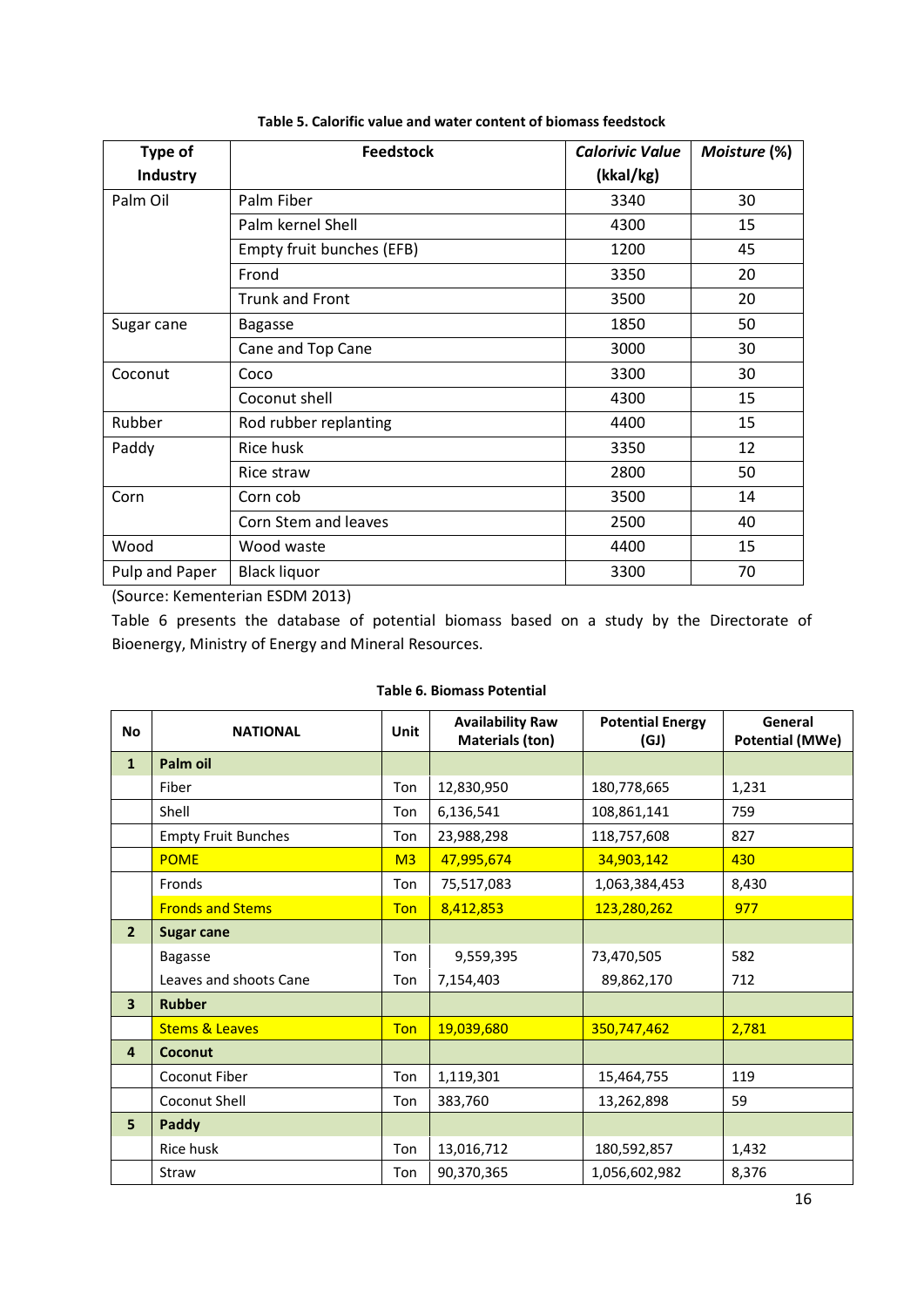| 6              | Corn                         |                |             |               |        |
|----------------|------------------------------|----------------|-------------|---------------|--------|
|                | Cob                          | Ton            | 4,263,116   | 62,470,849    | 495    |
|                | Stems & Leaves               | Ton            | 14,920,906  | 156,177,123   | 1,238  |
| $\overline{7}$ | Cassava                      |                |             |               |        |
|                | <b>Liquid Waste</b>          | m <sub>3</sub> | 111,796,967 | 10,089,673    | 271    |
| 8              | <b>Wood</b>                  |                |             |               |        |
|                | <b>Black Liquor</b>          | Ton            | 7,967,045   | 110,076,196   | 955    |
|                | Waste wood                   | Ton            | 2,678,782   | 49,348,299    | 380    |
| 9              | Cow                          |                |             |               |        |
|                | <b>Dirt</b>                  | <b>Ton</b>     | 53,782,761  | 35,496,619    | 535    |
| 10             | <b>Municipal Solid Waste</b> |                |             |               |        |
|                | Wet Organic Waste            | Ton            | 18,499,755  |               |        |
|                | <b>Refuse Derived Fuel</b>   | <b>Ton</b>     | 9,816,034   | 260,649,740   | 2,066  |
|                | <b>TOTAL NASIONAL</b>        |                |             | 4,094,277,399 | 32,654 |

# <span id="page-16-0"></span>**1.3.2 Solid Bioenergy Development Policy**

Policy related to the biomass development under the Ministry of Energy and Minerals Regulation No. 27 of 2014 on the Power Purchase from Biomass Power Plant and Biogas Power Plant by PT. PLN.

# <span id="page-16-1"></span>**2. Methodology**

Bioenergy supply sector is divided into three, (1) the subsector of vegetable liquid fuels supply; (2) the subsector of solid bioenergy supply; and (3) the subsector of bioenergy gas supply. The structure of energy supply modeling is presented in Figure 9.

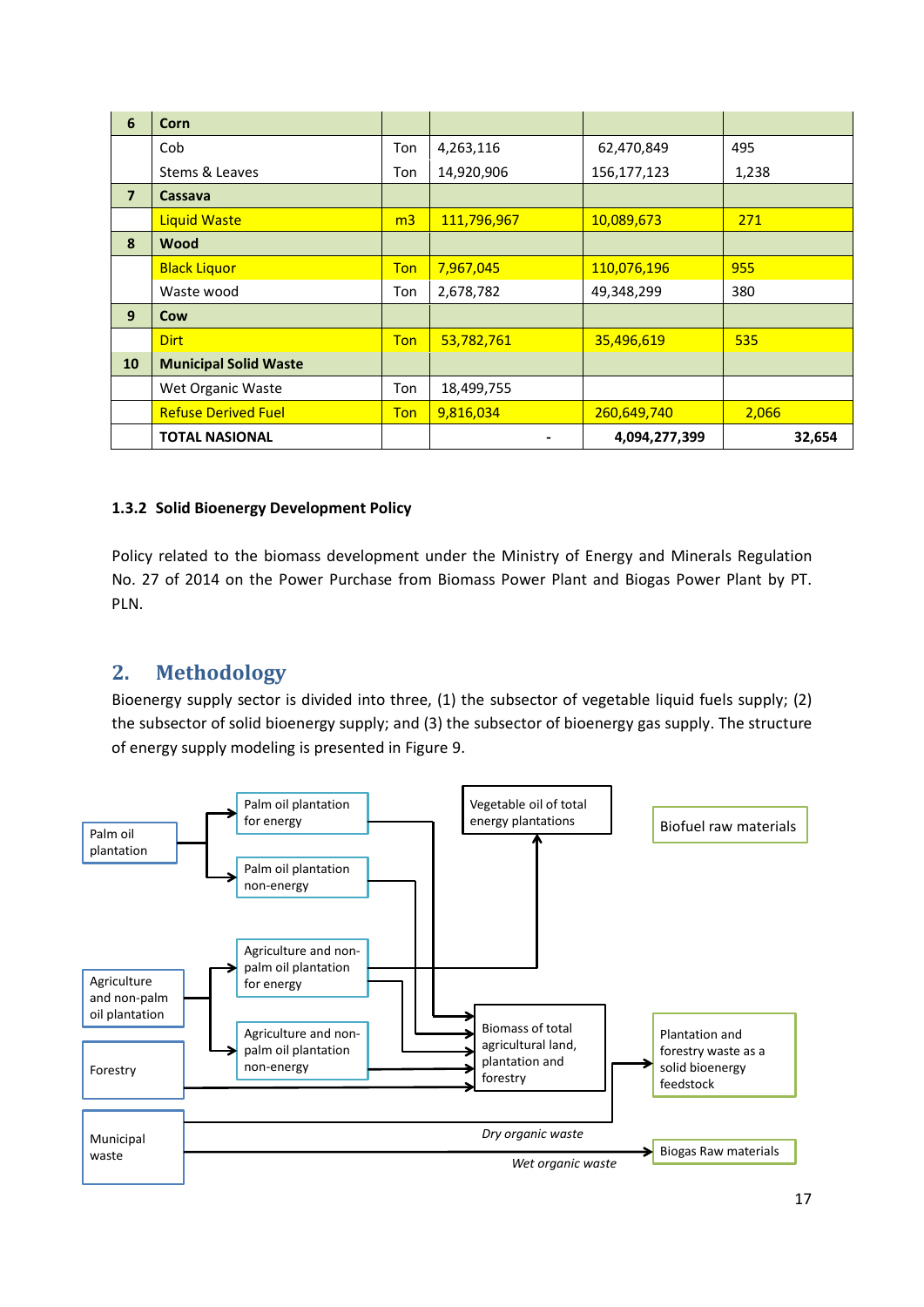#### **Figure 9. Bioenergy Resources Supply Modeling**

<span id="page-17-0"></span>Land use sector that is associated with bioenergy supply sectors are oil palm plantation sector, nonpalm plantations and forestry. In Indonesia 2050 Pathway Calculator modeling, there are some simplifications for bioenergy supply sector, among others:

- (1) It is assumed that most biofuel produced is the first-generation biofuels that is made of vegetable oils.
- (2) It is assumed that solid bioenergy feedstock only derives from the wastes/residues of agriculture, plantation and forestry.
- (3) It is assumed that biogas feedstock only derives from municipal solid waste.

Bioenergy supply is assumed to be limited by land area based on the user's selected one pager. Plantation areas for both palm oil and non-palm oil are assumed separated for bioenergy and nonenergy supply purposes.

Determining one pager assumptions and parameters that affect bioenergy supply projections until 2050 were conducted through expert judgment and discussions with stakeholders including the government, associations, businesses and academia.

The bioenergy and solid bioenergy supply is calculated based on the following equation.

# $S = A x P x Y x E$

- S *Supply* or liquid biofuels supply or solid bioenergy in energy units.
- A *Area* or area that is dedicated to producing bioenergy
- P *Biomass potential* or the biomass potential percentage that will be used for bioenergy supply
- Y *Yield* or biofuel production and production of waste biomass for each land
- E *Energy content* or energy content from biofuels or solid bioenergy produced

In the above equation, the land area parameter is set as trajectory assumption. The potential biomass parameter is used as a trajectory assumption only for solid bioenergy sector. Meanwhile, this parameter is set 100% for biofuel supply sector. The parameters of biomass production and energy content are set as the fixed assumptions that are taken from literature. The conversion efficiency parameter in the biofuels production is assumed to have been accommodated in the yield value or the biofuel production. The land area figure that is used as the input for the calculation of solid bioenergy supply only covers a total area of agricultural and plantation sectors including oil palm plantations and forestry sector. Meanwhile, the land area figure that is used as the input for the calculation of liquid biofuels supply only covers a total area of oil palm plantations and non-palm plantations, which are dedicated for biofuels production. The land area input is determined based on the user's selected level in land use sector and in the energy plantations sector.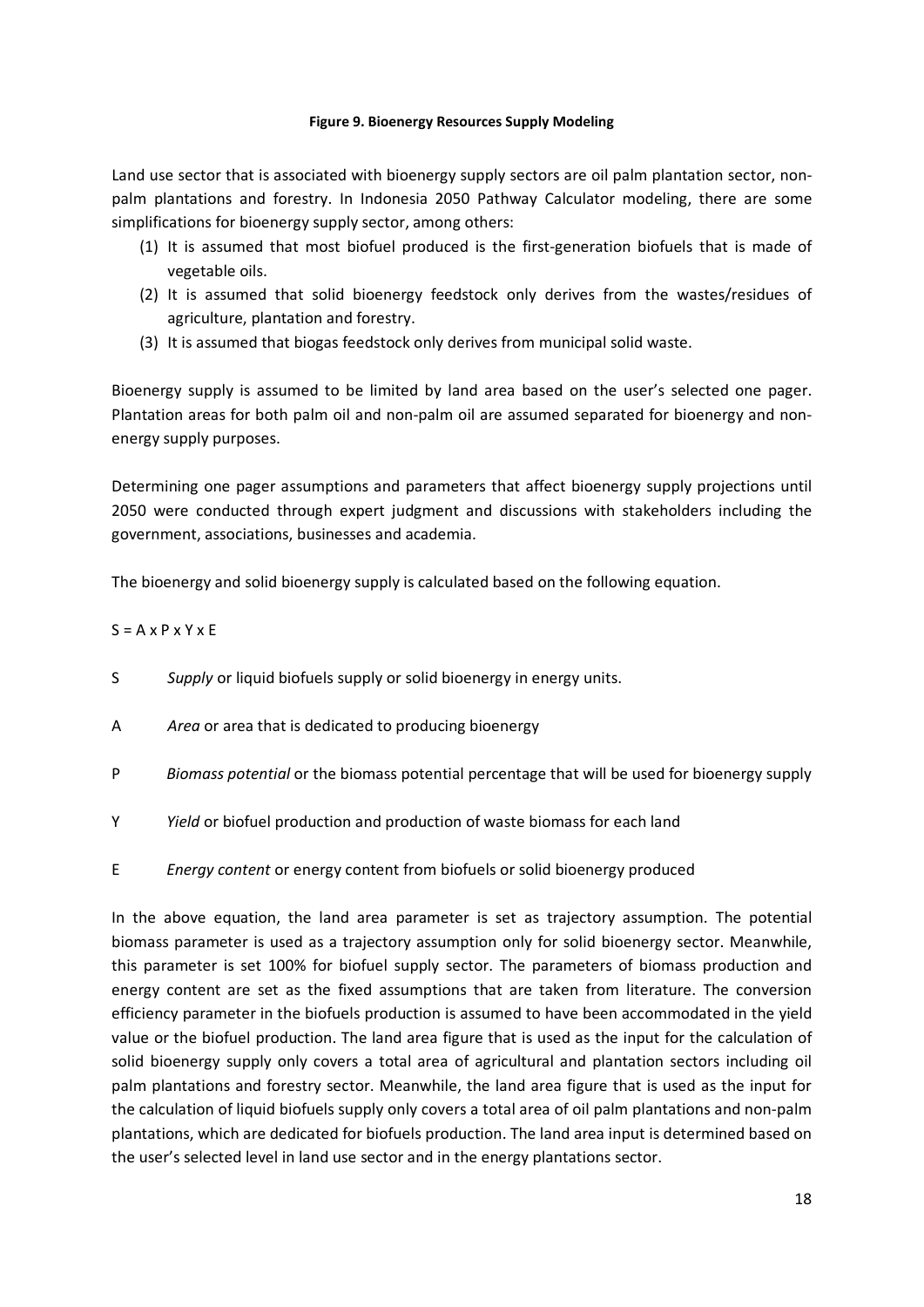Biogas supply is calculated by the following equation:

 $S = P \times W \times C \times E$ 

- S *Supply* or biogas supply in energy units
- P *Percentage of potential waste to energy* or a percentage of waste potential production that can be processed into biogas
- C *Composition* or composition of municipal solid waste
- W *Waste production* or the production of municipal waste by weight per capita per year
- E *Energy content* or energy content of biogas produced for each unit of waste weight

In the above equation, the parameter of waste production potential percentage is set as trajectory assumption. Meanwhile, the parameter of municipal solid waste production, municipal solid waste composition and energy content are set as fixed assumption, which figures are taken from literature.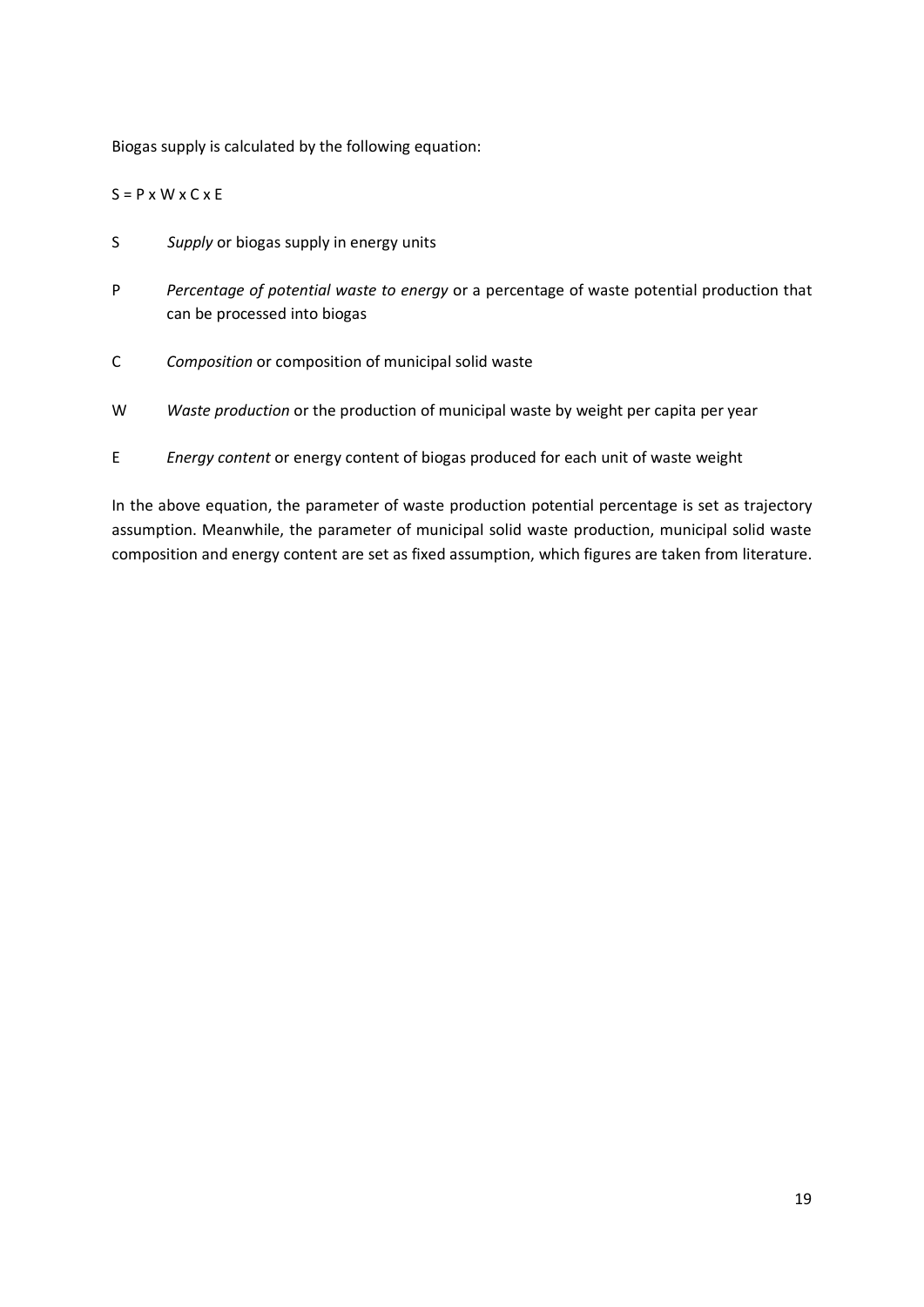# <span id="page-19-0"></span>**3. Liquid Biofuel Supply Sector**

# *Fixed assumption*

# <span id="page-19-1"></span>**a. Biofuels Yield**

#### **Table 7. Biofuels Yield assumption (DEN)**

| <b>Sector</b>                                    | <b>Biofuels Yield</b> |
|--------------------------------------------------|-----------------------|
| Agricultural and non-palm plantations for energy | 7 kL/ha               |
| Palm plantations for energy                      | 6 kL/ha               |

## **b. Energy content of biofuel**

| Table 8. Assumptions of biofuel Energy content (BPPT) |  |
|-------------------------------------------------------|--|
|                                                       |  |

<span id="page-19-2"></span>

| <b>Sector</b>                                    | <b>Description</b>   | <b>Energy content</b> |  |
|--------------------------------------------------|----------------------|-----------------------|--|
|                                                  | The first-generation |                       |  |
| Agricultural and non-palm plantations for energy | <b>biofuels</b>      | 0.00759 MWh/L         |  |
|                                                  | The first-generation |                       |  |
| Palm plantations for energy                      | <b>biofuels</b>      | 0.010034 MWh/L        |  |

#### **c. Own** *use Energy Needs*

Own use energy needs to produce biofuel is assumed to be 5% from produced biofuel production (UK Calculator 2050).

# *Trajectory assumption*

The trajectory assumptions for the liquid biofuels supply sector are the palm oil and non-palm plantation areas for biofuels until 2050. The area for energy plantation is calculated based on the percentage that is attached to each level selected by the user. The percentage is compared to the level of palm oil and non-palm plantations areas for non-energy, which is selected by the user in the land use sector. The total plantation area is obtained by adding the non-energy plantation area with the energy plantation area.

# *Plantation Area for Biofuels*

The raw materials of first generation biofuels derived from vegetable oils. Palm oil is the best raw material for biodiesel production in terms of feedstock availability and commercially available technologies. In addition, palm kernel oil is also a raw material for bioavtur production. Apart from palm oil, vegetable oils derived from cassava, sugar cane, corn and *nypa* may be used to produce bioethanol; as well as from non-edible oil such as jatropha, *kemiri sunan*, *pongam, nyamplung*, rubber, and etc. Biofuels can also be produced from lignocelluloses-based raw materials and algae.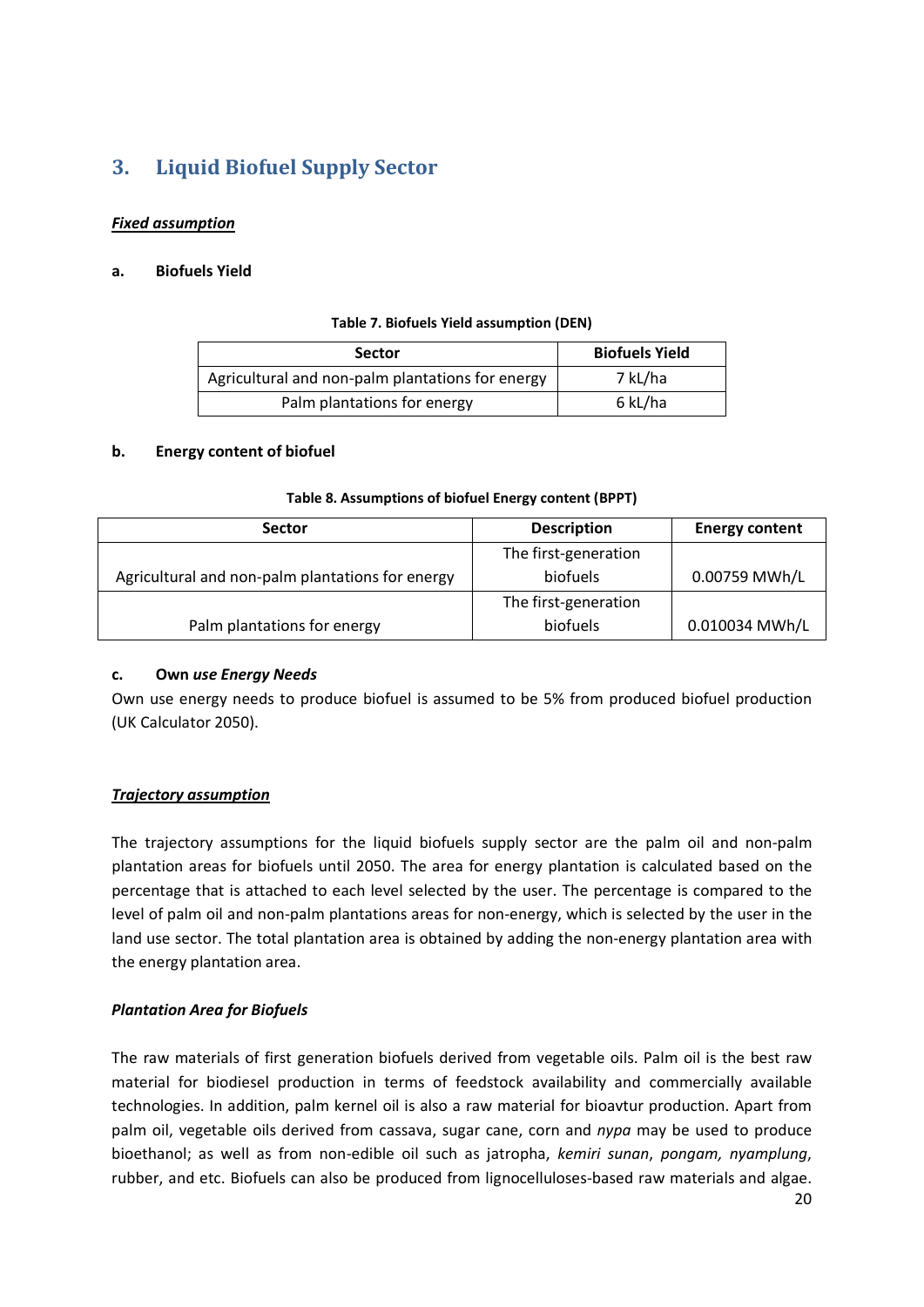This one pager describes scenario that can be selected to determine the extent of plantations area dedicated to the production of biofuels by 2050 based on the scenario of non-energy plantations, including palm oil.

# *Level 1*

Level 1 assumes plantation area for biofuels reaches 1.05 times of the non-energy plantations in 2050. It is assumed that it happens due to a very strict implementation of the policy on the restriction of new land clearing and the government incentives for intensification programs that increase productivity.

# *Level 2*

Level 2 assumes plantation area for biofuels reaches 1.1 times of the non-energy plantations in 2050. It is assumed that it happens due to the implementation of the policy on the restriction of new land clearing and mandatory re-planting of energy plantation especially palm oil plantations.

# *Level 3*

Level 3 assumes the plantation area for biofuels reaches 1.15 times of the non-energy plantations in 2050. It is assumed that the situation is triggered by the moderate implementation of policy on limiting new land clearing without the support of incentives for intensification program.

# *Level 4*

Level 4 assumes plantation area for biofuels reaches 1.3 times of the non-energy plantations in 2050. It is assumed that the situation is triggered by the government's commitment to reduce greenhouse gas emissions from fossil fuels.

# <span id="page-20-0"></span>**4. Solid Bioenergy Supply Sector**

Biomass supply sector includes the utilization of waste biomass from agriculture, plantation and forestry.

# *Fixed assumption*

# **a. Yield and energy content of waste biomass**

Assumptions of yield biomass waste and biomass energy content are obtained from the database of the Directorate of Bioenergy Biomass of the Ministry of Energy and Mineral Resources. The land area is obtained from the Ministry of Agriculture (2011). Based on available data, assumptions of the yield and energy content of biomass are presented in Table 9. It is assumed that the yield and energy content are constant of the base year 2011 to 2050.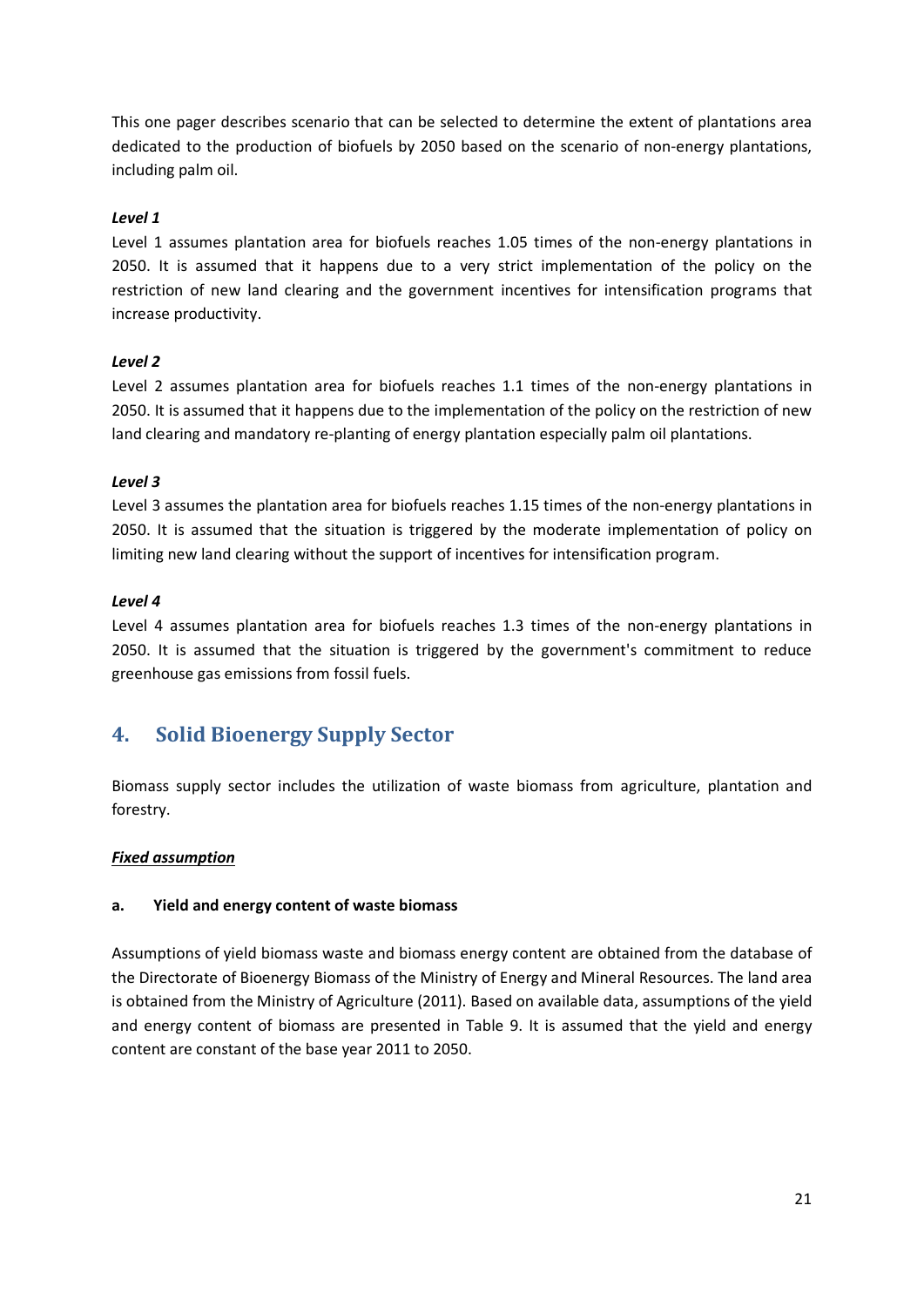<span id="page-21-0"></span>

| Type of<br>Industry/Sector Materials        | Raw           | <b>Sources</b>               | Waste<br>(ton/year) | Land area<br>(ha) | <b>Potential</b><br>energy (GJ) | <b>Yield of</b><br>biomass<br>(ton/ha) | <b>Potential Energy</b><br>(TWh/ million<br>ton) |      |
|---------------------------------------------|---------------|------------------------------|---------------------|-------------------|---------------------------------|----------------------------------------|--------------------------------------------------|------|
| Palm oil<br>plantation                      | Palm oil      | Fiber                        | 12,830,950          |                   | 8,992,824                       | 180,778,665                            |                                                  |      |
|                                             |               |                              | Shell               | 6,136,541         |                                 | 108,861,141                            | 13.17                                            | 3.45 |
|                                             |               |                              | EFB                 | 23,988,298        |                                 | 118,757,608                            |                                                  |      |
|                                             |               | <b>Branch</b>                | 75,517,083          |                   | 1,063,384,453                   |                                        |                                                  |      |
| Agriculture &<br>non-palm oil<br>plantation | Paddy         | Rice husk                    | 13,016,712          |                   | 180,592,857                     |                                        |                                                  |      |
|                                             |               | Straw                        | 90,370,365          |                   | 1,056,602,982                   |                                        |                                                  |      |
|                                             | Corn          | Cob                          | 4,263,116           |                   |                                 | 62,470,849                             |                                                  |      |
|                                             |               | 14,920,906<br>Stems & Leaves |                     | 156, 177, 123     |                                 |                                        |                                                  |      |
|                                             | Sugar<br>cane | Bagasse                      | 9,559,395           |                   | 38,683,978                      | 73,470,505                             | 3.64                                             | 3.25 |
|                                             |               | eaves and shoots Cane        | 7,154,403           |                   |                                 | 9,862,170                              |                                                  |      |
|                                             | Coconut       | Coconut Fiber                | 1,119,301           |                   |                                 | 15,464,755                             |                                                  |      |
|                                             |               | Coconut Shell                | 383,760             |                   | 13,262,898                      |                                        |                                                  |      |
| Forestry                                    |               | Industrial waste wood        | 8,345,932           | 10,046,839        | 153,645,269                     | 0.27                                   | 5.12                                             |      |

**Table 9. Assumptions Yield and Energy Content of Waste Biomass**

(From various sources)

## **b. O***wn use Energy Needs*

Own use energy needs to produce solids bioenergy is assumed to be 2% from the solid bioenergy production produced (UK Calculator 2050).

# *Trajectory assumption*

The trajectory assumptions for biomass supply sector are the utilization level of biomass waste in Agriculture, Plantation and Forestry sectors until 2050.

# **a. Utilization of Agricultural and Non-Palm Oil Plantation Biomass Waste**

Agricultural biomass waste includes straw and rice husks, stalks and cobs of corn, cassava stems and etc. Meanwhile, plantation wastes include bagasse, shell and coconut fiber, and rubber rods. Based on the biomass database of the Ministry of Energy and Mineral Resources in 2013, the biomass potentials from agriculture and plantation sectors are 12,085 Mwe and 14,191 Mwe respectively.

#### *Level 1*

Level 1 assumes the level of biomass potential used to produce solid bioenergy from agricultural waste and non-palm oil plantations in 2050 reaches 5%. It is perceived that at this level, biomass still adopts traditional method and the community is still not familiar with the supporting technology.

# *Level 2*

Level 2 assumes the level of biomass potential used to produce solid bioenergy from agricultural waste and non-palm oil plantations in 2050 reaches 10%. It occurs by assuming that the policies on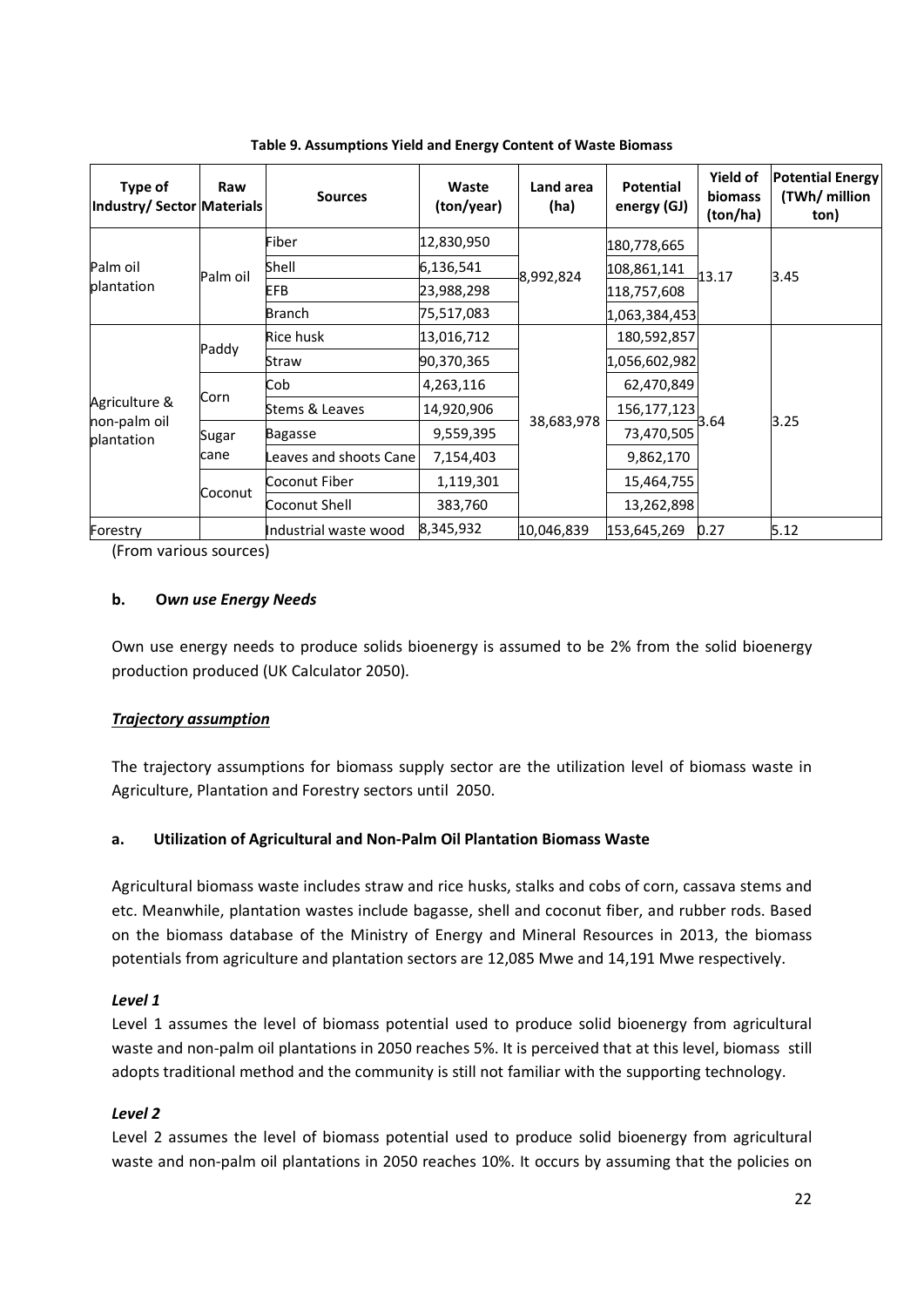incentives and electricity feed-in-tariffs for biomass electricity are in place. The business entities in agriculture and plantation sectors have begun to use alternative energy from biomass waste for industrial activities.

# *Level 3*

Level 3 assumes the level of biomass potential used to produce solid bioenergy from agricultural waste and non-palm oil plantations in 2050 reaches 25%. This figure is achieved through the policies on incentives, feed-in tariffs, green industrial policy, GHG emission reduction, fuel consumption reduction and etc. At this level, access to finance and human resource capacity increase.

## *Level 4*

Level 4 assumes the level of biomass potential used to produce solid bioenergy from agricultural waste and non-palm plantations in 2050 has reached 80%. This figure is achieved through policy on incentives, feed-in tariffs, green industrial policy, GHG emission reduction, fuel consumption reduction etc. At this level, access to finance and human resource capacity increase along with supporting policies of local government.

## **b. Utilization of Palm Oil Plantation Biomass Waste**

The potential biomass of palm oil plantation in Indonesia is estimated 14,191 Mwe. According to the biomass database of the Ministry of Energy and Mineral Resources in 2013, the biomass waste of palm oil plantation sector that can be used as the source of alternative energy are rods, shells and empty fruit bunches.

#### *Level 1*

Level 1 assumes that 25% of the biomass waste potential in palm oil sector has been used to produce solid bioenergy by 2050. It occurs based on the assumption that at this level the industry still utilizes biomass in a small-scale and the community still utilizes biomass using traditional method, without any infrastructure or supporting technology that the community is familiar with.

#### *Level 2*

Level 2 assumes that 35% of the biomass waste potential in palm oil sector has been used to produce solid bioenergy by 2050. It is assumed that at this level the policy on incentives and feed-intariff for electricity from biomass are in place, thus the biomass utilization as alternative energy for industrial activities by palm oil business entity increases.

#### *Level 3*

Level 3 assumes that 50% of the biomass waste potential in palm oil sector has been used to produce solid bioenergy by 2050. It is assumed that at this level, the supporting policy such as policy on incentives, feed-in tariffs, green industrial policy, GHG emissions reduction, fuel consumption reduction and etc. are in place. At this level, access to finance and human resource capacity increase.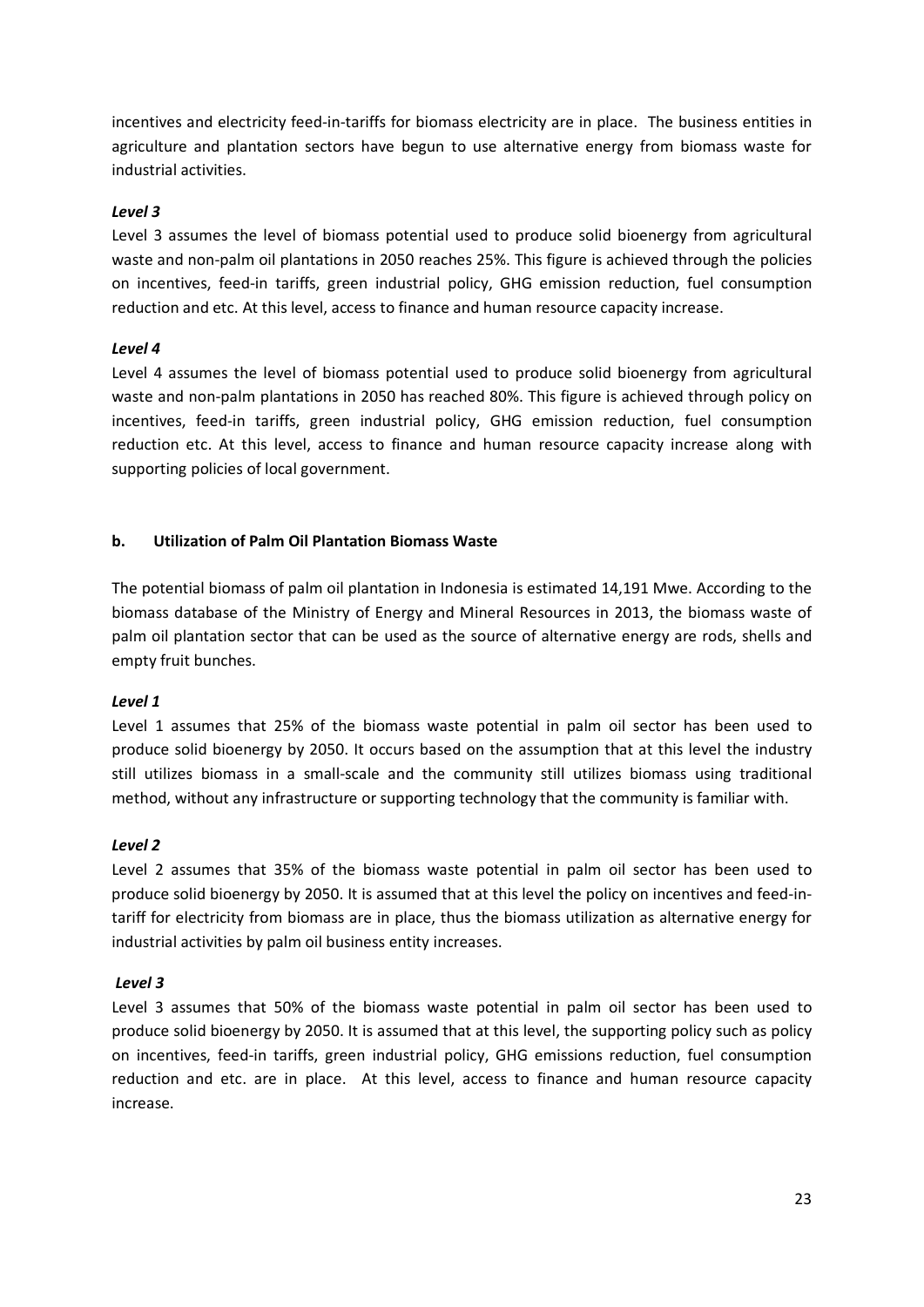## *Level 4*

Level 4 assumes that 80% of the biomass waste potential in palm oil sector has been used to produce solid bioenergy by 2050. The main policies that support the use of biomass is the zero waste policy in palm oil industry activities, along with the availability of more efficient technologies for both large and small scale. At this level, funding schemes for biomass utilization activities have been developed and there are supports from government policies at national and local level.

## **c. Utilization of Forest Biomass Waste**

Biomass waste can be utilized for alternative energy sources. Apart from its direct use for cooking in the household sector, biomass waste of forestry sector can be used as the feedstock to supply the biomass power plants. Based on the biomass database of the Ministry of Energy and Mineral Resources in 2013, the general potential of biomass from forestry sector is estimated 1,308 MWe.

## *Level 1*

Level 1 assumes the level of biomass potential used to produce solid bioenergy from waste of forestry activities in 2050 reaches 5%. It is perceived that at this level, biomass is still utilized using traditional method and the community is still not familiar with the supporting technology.

## *Level 2*

Level 2 assumes the level of biomass potential used to produce solid bioenergy from waste of forestry activities in 2050 reaches 10%. It is assumed that at this level the policy on incentives and feed-in-tariff for electricity from biomass are in place, thus the biomass utilization as alternative energy for industrial activities by forestry business entity increases.

#### *Level 3*

Level 3 assumes the level of biomass potential used to produce solid bioenergy from waste of forestry activities in 2050 reaches 15%. It is assumed that at this level, the supporting policy such as policy on incentives, feed-in tariffs, green industrial policy, GHG emissions reduction, fuel consumption reduction and etc. are in place. At this level, access to finance and human resource capacity is increases.

#### *Level 4*

Level 4 assumes the level of biomass potential used to produce solid bioenergy from waste of forestry activities in 2050 reaches 80%. The main policies that support the use of biomass is the zero waste policy in forestry industry activities, along with the availability of more efficient technologies for both large and small scale. At this level, funding schemes for biomass utilization activities have been developed and there are supports from government policies at national and local level.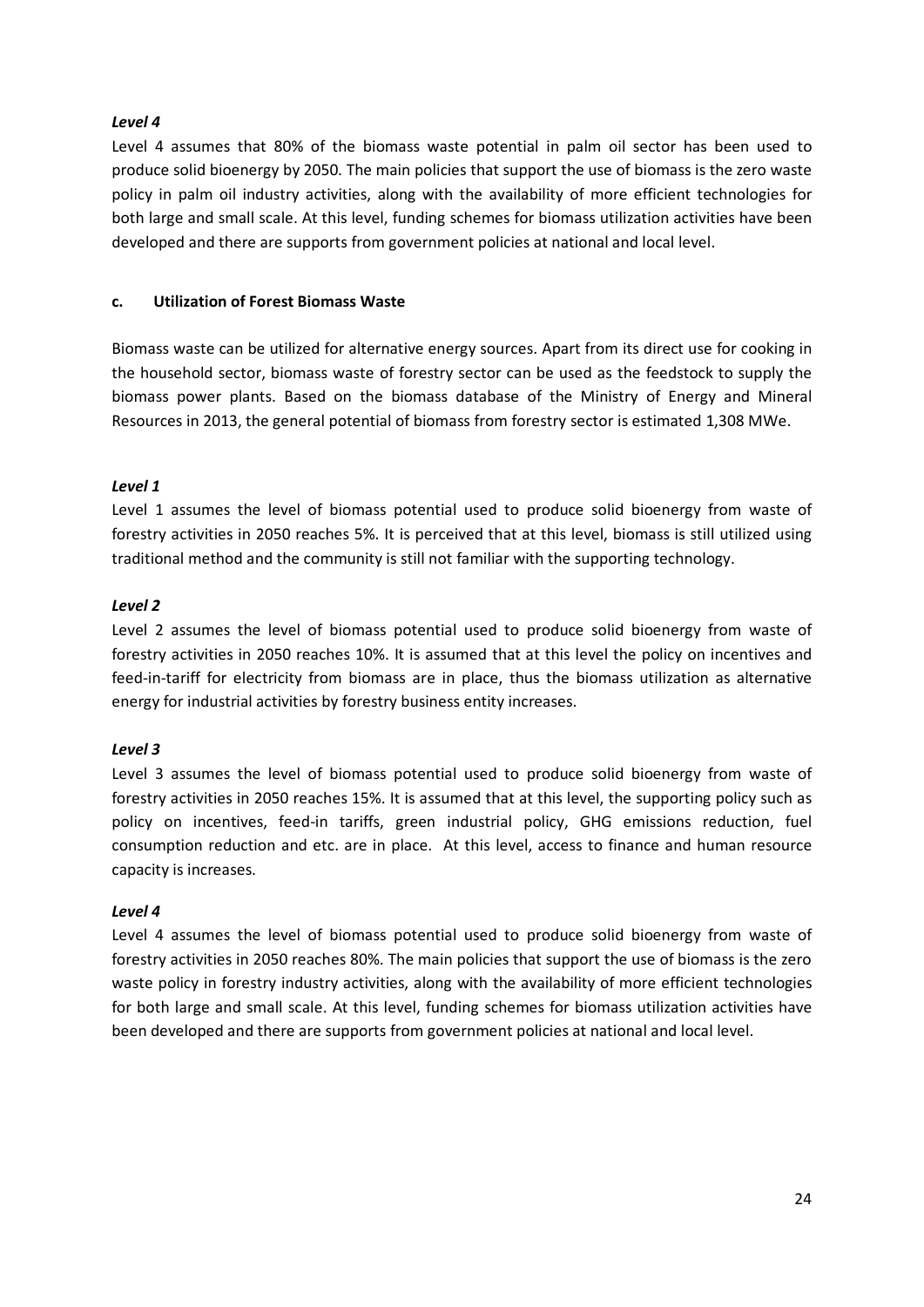# <span id="page-24-0"></span>**5. Biogas Supply Sector**

# **Fixed assumption**

#### **a. Waste production per person**

Production of municipal waste is assumed to be 0.5 kg / capita / day; this assumption is based on the results of research conducted by NUDS (National Urban Development Strategy, 2003).

#### <span id="page-24-1"></span>**b. Municipal solid waste composition**

#### **Table 10. The assumption of Municipal Solid Waste Composition (UK Calculator 2050)**

| <b>Type</b>     | Percentage |
|-----------------|------------|
| Dry waste       | 34.0%      |
| Wet waste       | 65.0%      |
| Inorganic waste | 1.0%       |

#### <span id="page-24-2"></span>**c. The energy content of municipal waste**

|  |  |  | Table 11. Assumptions Energy content of Municipal Solid Waste (UK Calculator 2050) |  |
|--|--|--|------------------------------------------------------------------------------------|--|
|--|--|--|------------------------------------------------------------------------------------|--|

| Type            | <b>Energy Content (TWh/ million ton)</b> |
|-----------------|------------------------------------------|
| Dry waste       | 8.33                                     |
| Wet waste       | 1.39                                     |
| Inorganic waste |                                          |

# *Trajectory assumption*

Biogas from municipal waste processing is one of the components of bioenergy supply sector. Biogas is produced from organic waste through anaerobic process that uses microorganisms. Biogas can be used for cooking and electricity generation. Currently, municipal waste has not been used and dumped into landfills.

#### *Level 1*

Level 1 assumes the biogas potential that has been tapped is 1.87 MWe by 2050. It is supported by the construction of waste management facilities and bio-digesters in 20 major cities in Indonesia. The most efficient capacity of biogas plant from economic perspective is available in large cities with respect to the waste potential.

#### *Level 2*

Level 2 assumes the biogas potential that has been tapped is 2.8 MWe by 2050. It is supported by the construction of waste management facilities and bio-digesters in 20 big cities and 25 medium cities in Indonesia. It is also supported by the presence of feed in tariff policy and the increasing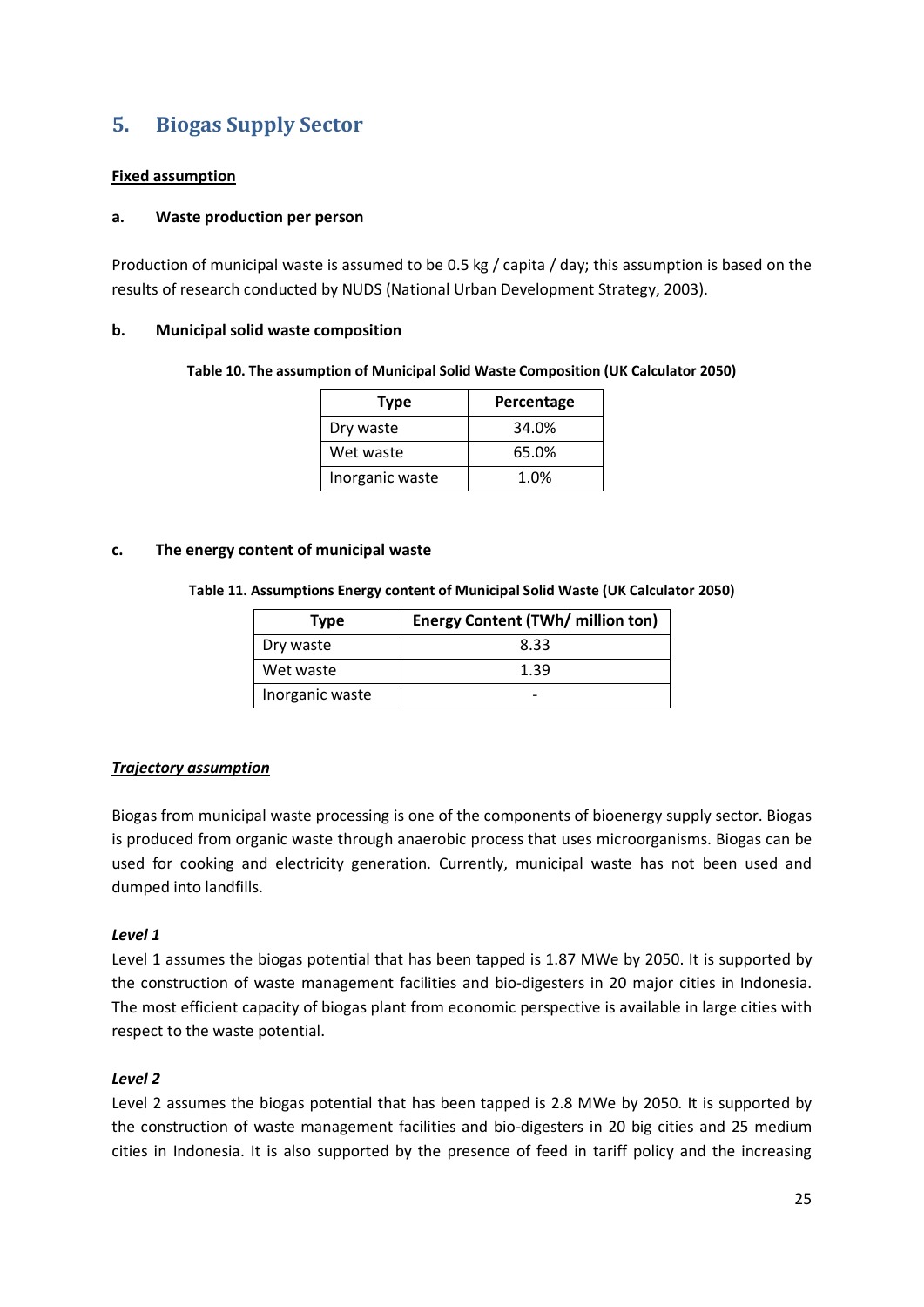awareness of local government to jointly invest in the utilization of municipal solid waste for energy generation.

# *Level 3*

Level 3 assumes the biogas potential that has been tapped is 3.7 MWe by 2050. It is supported by the construction of waste management facilities and bio-digesters in 20 big cities and 50 medium cities in Indonesia. It is also supported by the feed in tariff policy and the increasing awareness of local government to jointly invest in in the utilization of municipal solid waste for energy generation through the PPP (public private partnership) mechanism. The efficient small-scale Waste to energy (WTE) technology for is also assumed available.

# *Level 4*

Level 4 assumes the biogas potential that has been tapped is 6.2 MWe by 2050. It is supported by the construction of waste management facilities and bio-digesters in 20 big cities and 100 medium cities in Indonesia. It is also supported by the feed in tariff policy and the increasing awareness of local government to participate in the utilization of municipal solid waste for energy generation through the PPP (public private partnership) mechanism. The efficient small-scale waste to energy (WTE) technology is assumed available, thus smaller towns utilize WTE technology in the waste management system.